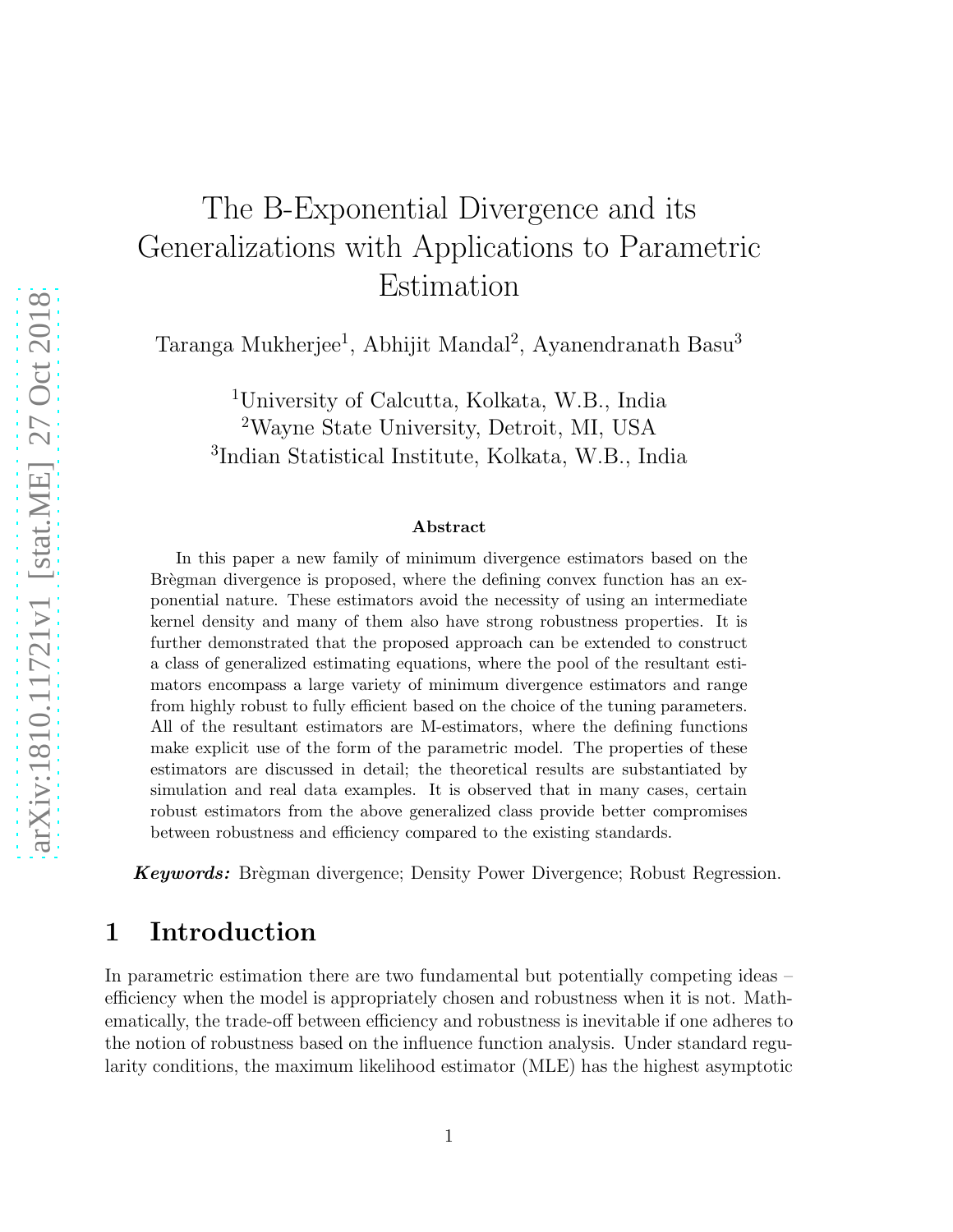efficiency among all classes of estimators. However, the MLE is, almost always, an extremely poor performer in terms of robustness. [Beran \(1977\)](#page-17-0) introduced an estimation procedure using the Hellinger distance, which generates the minimum Hellinger distance estimator (MHDE). This estimator has significantly better robustness properties compared to the MLE, but shares the property of full asymptotic efficiency at the model. In spite of such nice properties, this procedure has a major drawback in that it requires the use of a nonparametric kernel density estimator. [Basu et al \(1998](#page-17-1)) introduced a robust and efficient minimum divergence estimation procedure for parameter estimation which does not require any such nonparametric smoothing. This process is based on the density power divergence (DPD), a family of density based divergence measures, where the divergences represent special cases of the Brègman divergence (Brègman, 1967). In the present paper we have also followed the Brègman strategy to develop a new class of estimators, indexed by a real tuning parameter  $\alpha$ .

There are many different estimation methods in statistics, and even within the field of robust density-based minimum distance estimators, several good choices are available. In presenting a new set of estimators, therefore, it is imperative to show that new estimators are competitive with, or preferably better, than the existing standard. In the class of minimum distance estimators which bypass the need for nonparametric smoothing, the minimum DPD estimators represent the current standard. In this paper we will show that the generalized estimating equations originating from the Brègman divergence represent a class of estimators, which includes the minimum DPD estimators as a special case, but often provide us with many better options.

In Section [2](#page-1-0) we introduce the new divergences, called B-exponential divergence, in the spirit of the Brègman divergence; the corresponding minimum divergence estimation procedure is also described in this section. A class of generalized estimating equations encompassing the minimum B-exponential divergence estimation and the minimum DPD estimation is proposed in Section [3.](#page-3-0) In Section [4](#page-4-0) we discuss the theoretical properties of this new class of estimators. Simulation results and real data examples are given in Sections [5](#page-7-0) and [6,](#page-10-0) respectively. In Section [7](#page-11-0) the optimal values of the tuning parameters are explored. The estimation method is extended to the case of the regression model in Section [8.](#page-12-0) Finally, in Section [9](#page-16-0) some concluding remarks are presented. Additional numerical results and a sketch of the proof are given in the Supplementary Material.

## <span id="page-1-0"></span>2 The B-Exponential Divergence

The Brègman divergence (Brègman, 1967), used in convex programming, was introduced to define a distance between two points in  $\mathbb{R}^d$ . The general form of the Brègman divergence between two densities q and  $f$  is

$$
D_B(g, f) = \int_x [B(g(x)) - B(f(x)) - (g(x) - f(x))B'(f(x))] dx,
$$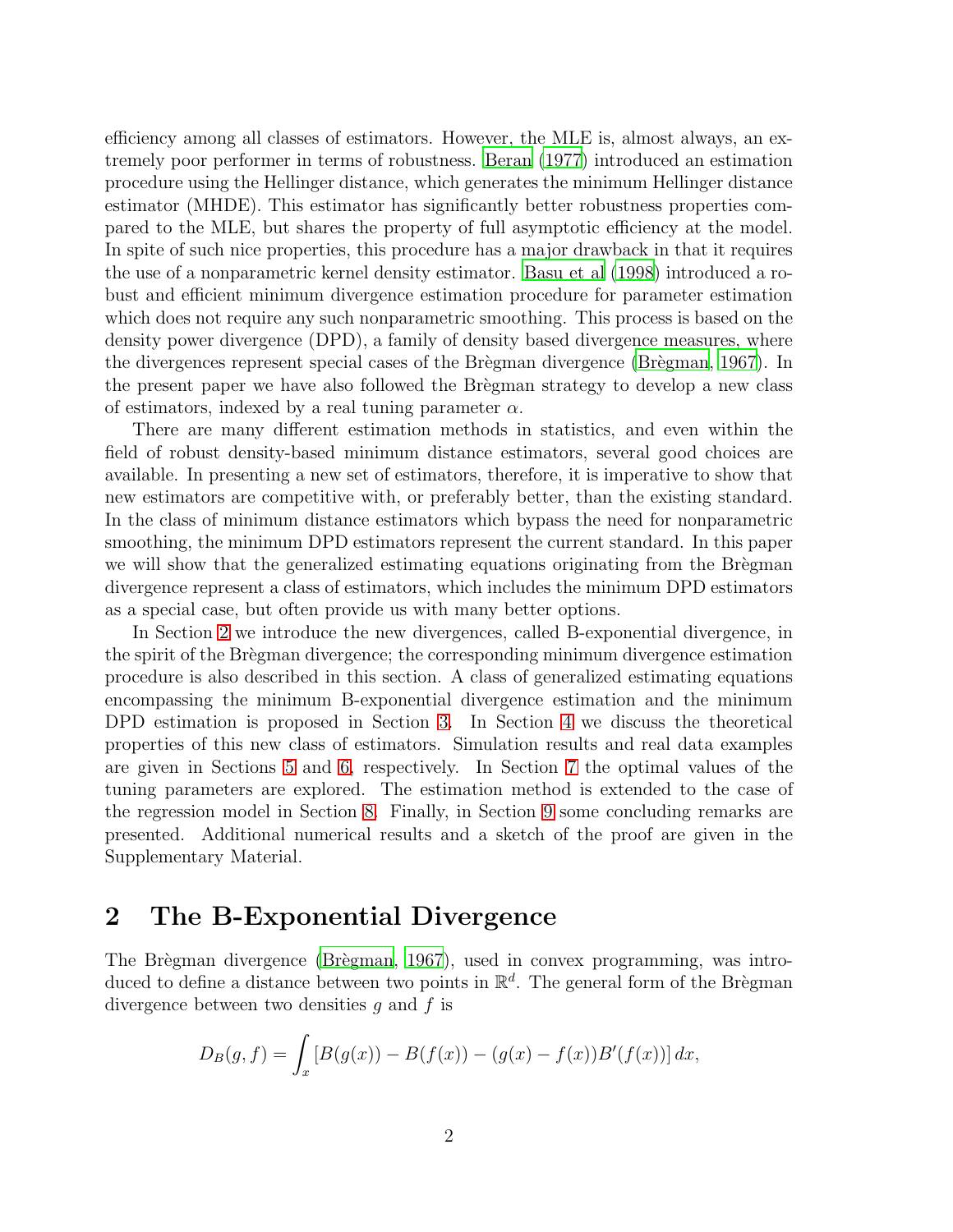where  $B: \mathbb{R} \to \mathbb{R}$  is a convex function, and  $B'$  is the derivative of B. Note that the function  $B(y)$  is not uniquely determined as  $B(y)$  and  $B^*(y) = B(y) + ay + b$  generate the same divergence for any real numbers  $a$  and  $b$ .

The density power divergence, introduced by [Basu et al \(1998\)](#page-17-1), is given by

$$
P_{\beta}(g,f) = \int_{x} \left[ f^{\beta+1}(x) - \left( 1 + \frac{1}{\beta} \right) g(x) f^{\beta}(x) + \frac{1}{\beta} g^{\beta+1}(x) \right] dx, \ \beta > 0.
$$

It is a special case of the Brègman divergence when the defining convex function has the form  $B(y) = \frac{y^{\beta+1}-y}{\beta}$  $\frac{q-1-y}{\beta}$  (see [Jones et al, 2001\)](#page-17-3). The density power divergence for  $\beta = 0$ is defined by its limiting case as  $\beta \to 0$ , which turns out to be the Kullback-Leibler divergence

$$
P_0(g, f) = \int_x g(x) \log \left( \frac{g(x)}{f(x)} \right) dx.
$$

In this case  $B(y) = y \log y$ . Another special case corresponds to  $\beta = 1$  or  $B(y) = y^2$ , and in this case the divergence is the (squared)  $L^2$  distance

$$
P_1(g, f) = \int_x (g(x) - f(x))^2 dx.
$$

We now propose our new divergence called the Bregman-exponential divergence or, in short, the B-exponential divergence (BED), by taking

$$
B(y) = \frac{2(e^{\alpha y} - \alpha y - 1)}{\alpha^2}.
$$

The form of the divergence is given by

$$
d_{\alpha}(g, f) = \frac{2}{\alpha} \int_{x} \left[ e^{\alpha f(x)} \left( f(x) - \frac{1}{\alpha} \right) - e^{\alpha f(x)} g(x) + \frac{1}{\alpha} e^{\alpha g(x)} \right] dx, \quad \alpha \in \mathbb{R}.
$$

The divergence for  $\alpha = 0$  is defined by its limiting case as  $\alpha \to 0$ , which turns out to be the (squared)  $L^2$  distance. In fact, the multiplier  $\frac{2}{\alpha}$  is attached to the distance to ensure that the squared  $L^2$  distance is a part of this family. However, Kullback-Leibler divergence does not belong to this family for any value of  $\alpha$ .

#### 2.1 The Estimating Equation

Consider a random variable X with unknown distribution function  $G$ . Let q represent the corresponding probability density function. We choose a parametric family of densities  $\{f_\theta : \theta \in \Theta \subset \mathbb{R}^p\}$  to model the true density g, and  $\theta$  is the parameter of interest. The minimum B-exponential divergence functional  $T_{\alpha}(G)$  at G is defined by the relation  $d_{\alpha}(g, f_{T_{\alpha}(G)}) = \min_{\theta \in \Theta} d_{\alpha}(g, f_{\theta})$ . The term  $\int_x e^{\alpha g(x)} dx$  has no role in the minimization of  $d_{\alpha}(g, f_{\theta})$  over  $\theta \in \Theta$ , and may be ignored in the minimization process.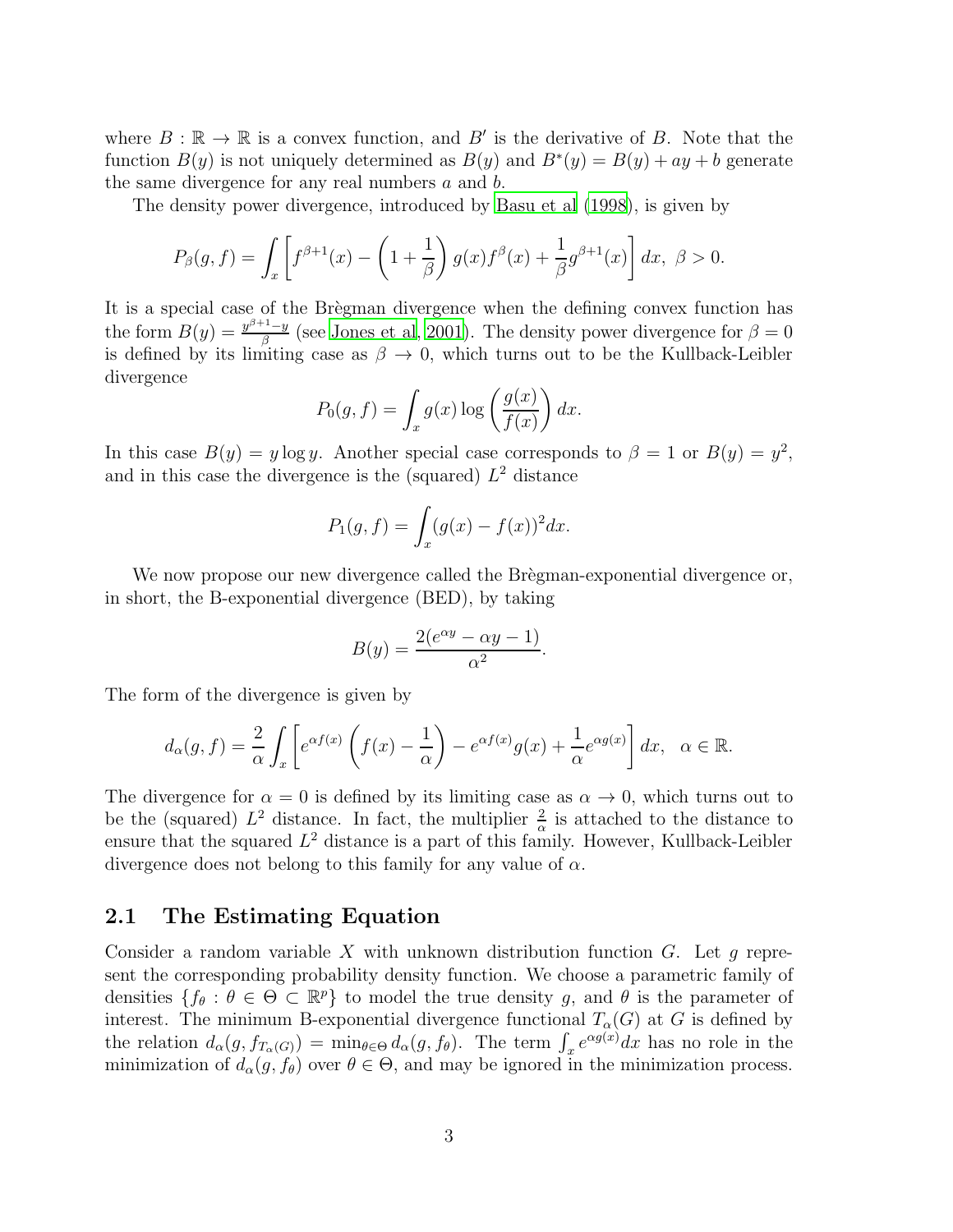Thus, the essential objective function to be minimized in the computation of  $T_{\alpha}(G)$ reduces, for  $\alpha \neq 0$ , to

<span id="page-3-1"></span>
$$
\int_{x} e^{\alpha f_{\theta}(x)} \left( f_{\theta}(x) - \frac{1}{\alpha} \right) dx - \int_{x} e^{\alpha f_{\theta}(x)} g(x) dx.
$$
 (1)

Given a random sample  $X_1, \ldots, X_n$  from G, we can approximate the second term of the objective function in [\(1\)](#page-3-1) by the empirical mean of  $e^{\alpha f_{\theta}(x)}$ . For a given tuning parameter  $\alpha(\neq 0)$ , therefore, the minimum B-exponential divergence estimator  $\widehat{\theta}_{\alpha} = T_{\alpha}(G_n)$  of  $\theta$ can be obtained by minimizing

<span id="page-3-2"></span>
$$
\frac{1}{n}\sum_{i=1}^{n}V_{\theta}(X_i) = \int_{x} e^{\alpha f_{\theta}(x)} \left(f_{\theta}(x) - \frac{1}{\alpha}\right) dx - \frac{1}{n}\sum_{i=1}^{n} e^{\alpha f_{\theta}(X_i)}\tag{2}
$$

over  $\theta \in \Theta$ , where  $V_{\theta}(x) = \int e^{\alpha f_{\theta}(y)} (f_{\theta}(y) - \frac{1}{\alpha})$  $\frac{1}{\alpha}$  dy –  $e^{\alpha f_{\theta}(x)}$ . The minimization avoids the use of a nonparametric density estimate.

Let  $u_{\theta}(x) = \frac{\partial}{\partial \theta} \log f_{\theta}(x)$  be the likelihood score function of the model. Under differentiability of the model with respect to  $\theta$ , the optimization of the objective function in Equation [\(2\)](#page-3-2) leads to an estimating equation of the form

<span id="page-3-3"></span>
$$
\frac{1}{n}\sum_{i=1}^{n}u_{\theta}(X_i)f_{\theta}(X_i)e^{\alpha f_{\theta}(X_i)} - \int_x u_{\theta}(x)f_{\theta}^2(x)e^{\alpha f_{\theta}(x)}dx = 0,
$$
\n(3)

which is an unbiased estimating equation under the model. The minimum B-exponential divergence estimator (MBEDE) is obtained as a solution of the estimating equation in [\(3\)](#page-3-3).

The above estimating equation can be viewed in the spirit of a weighted likelihood estimating equation. Since the estimating equation weights the score  $u_{\theta}(X_i)$  with  $f_{\theta}(X_i)e^{\alpha f_{\theta}(X_i)}$ , the outlier resistant behavior of the estimator is intuitively apparent. The weights are plotted in Figure [1](#page-19-0) in the Supplementary Material for different values of  $\alpha$  when  $f_{\theta}$  is the standard normal distribution. For  $\alpha = 0$ , the estimating equation weights the score with density  $f_{\theta}$ . When  $\alpha \neq 0$ , the weight function downweights the tail values more sharply when  $\alpha > 0$ , while the weights are relatively more uniform when  $\alpha$  < 0. See [Basu et al \(1998\)](#page-17-1) and [Jones et al \(2001\)](#page-17-3) for other examples of density based minimum divergence estimators in the same spirit.

### <span id="page-3-0"></span>3 A Generalized Estimator

Consider the estimating equation of the MBEDE given by Equation [\(3\)](#page-3-3). Unlike the DPD, the family of B-exponential divergences does not include the Kullback-Leibler divergence as a special case. So, none of the MBEDEs have full asymptotic efficiency at the model. In the normal mean problem, for example, the most efficient MBEDE corresponds to approximately  $\alpha = -7.44$  with an asymptotic relative efficiency (ARE)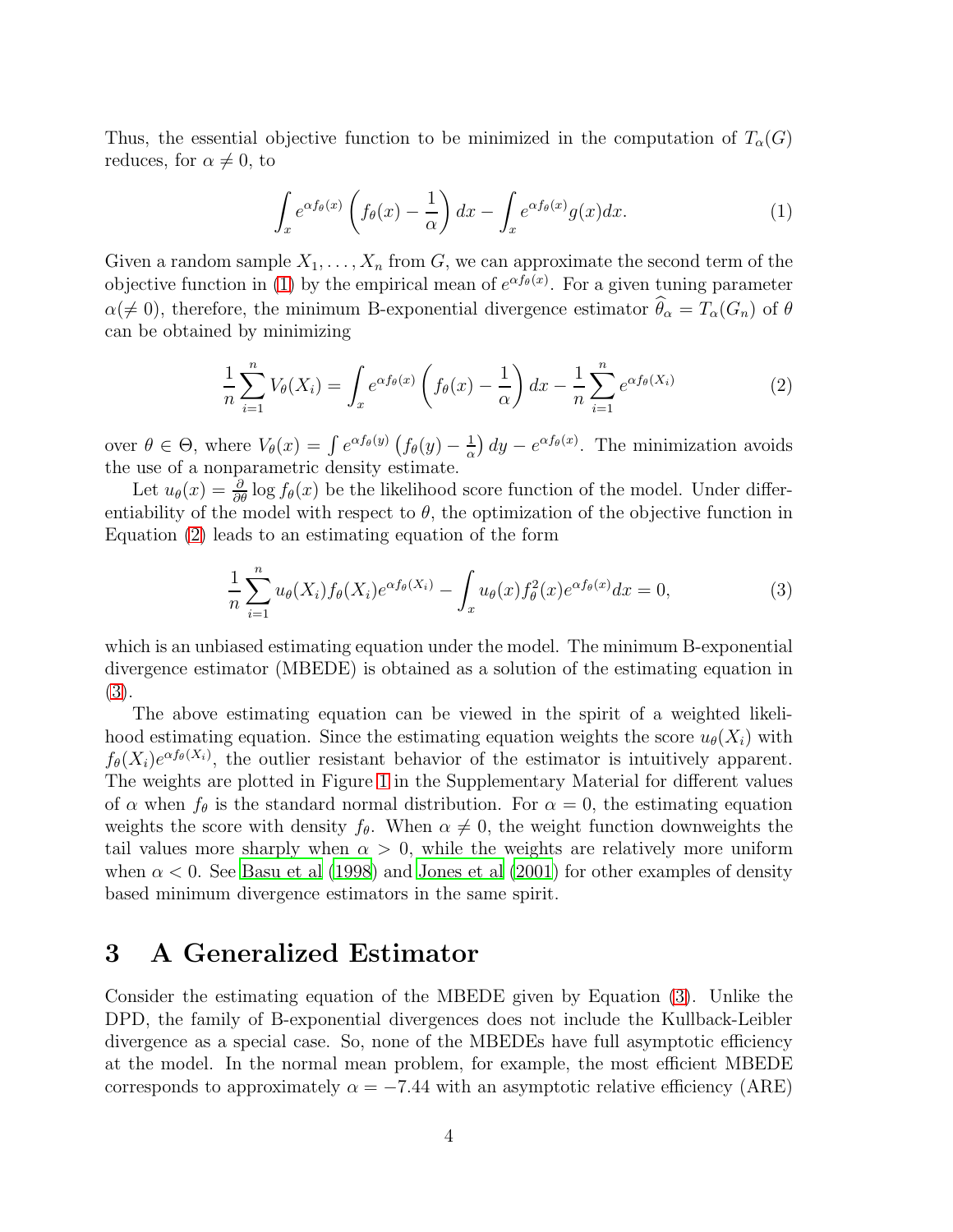of 88.48% (see Section [5](#page-7-0) for details). However, the estimating equation in [\(3\)](#page-3-3) can easily be extended to construct a more general estimating equation having the form

<span id="page-4-1"></span>
$$
\frac{1}{n}\sum_{i=1}^{n}u_{\theta}(X_i)f_{\theta}^{\beta}(X_i)e^{\alpha f_{\theta}(X_i)} - \int_{x}u_{\theta}(x)f_{\theta}^{1+\beta}(x)e^{\alpha f_{\theta}(x)}dx = 0,
$$
\n(4)

where  $\alpha \in \mathbb{R}$ ,  $\beta \geq 0$ . Although the estimating equation [\(4\)](#page-4-1) does not exactly correspond to a minimum divergence method (the corresponding divergence does not exist in closed form), we will denote the associated estimator as the generalized B-exponential divergence estimator, and refer to it as  $\text{GBEDE}(\alpha, \beta)$ . In the special case when  $\alpha = 0$ , the minimum density power divergence estimator (MDPDE) with tuning parameter  $\beta$ represents a solution of the GBEDE $(0, \beta)$  estimating equation, while the MBEDE with parameter  $\alpha$  is a solution of the GBEDE( $\alpha$ , 1) estimating equation. For  $\alpha = \beta = 0$ , Equation [\(4\)](#page-4-1) reduces to the ordinary likelihood score equation, having the MLE as a solution. This two parameter family represented by Equation [\(4\)](#page-4-1) gives us more flexibility to come up with an estimator having a better balance between robustness and efficiency. As this generalized super class of estimators GBEDE contains both the MD-PDEs and the MBEDEs classes, a study of the estimators within this generalized class automatically entails a wide comparison involving these two families and much more.

Although there does not exist any explicit divergence corresponding to the estimating equation [\(4\)](#page-4-1), one may find an approximate measure based on the numerical integration. For  $\alpha < 0$  and  $x > 0$ , it can be shown that

<span id="page-4-2"></span>
$$
\int_{x} x^{\beta} e^{\alpha x} dx = -\frac{\Gamma(\beta + 1, -\alpha x)}{(-\alpha)^{\beta + 1}},\tag{5}
$$

where  $\Gamma(a, y) = \int_{y}^{\infty} t^{a-1} e^{-t} dt$  is the 'upper' incomplete gamma function. Let us denote the function in Equation [\(5\)](#page-4-2) as  $\xi(x, \alpha, \beta)$ . Then, up to a constant term, the empirical divergence corresponding to the estimating equation [\(4\)](#page-4-1) is given by

<span id="page-4-3"></span>
$$
\int_{x} \xi(f_{\theta}(x), \alpha, \beta) dx - \frac{1}{n} \sum_{i=1}^{n} \xi(f_{\theta}(X_i), \alpha, \beta - 1).
$$
 (6)

In case the estimating equation in [\(4\)](#page-4-1) exhibits multiple roots, one can select the estimator to be the root that minimizes the above function. An example is provided in the Supplementary Material.

## <span id="page-4-0"></span>4 Properties

In this section we study the important theoretical properties of the GBEDEs.

#### 4.1 Link with M-estimation

The generalized B-exponential divergence estimator is an M-estimator (see [Huber](#page-17-4), [1981,](#page-17-4) [Hampel et al](#page-17-5), [1986\)](#page-17-5). For an M-estimator, the estimating equation is written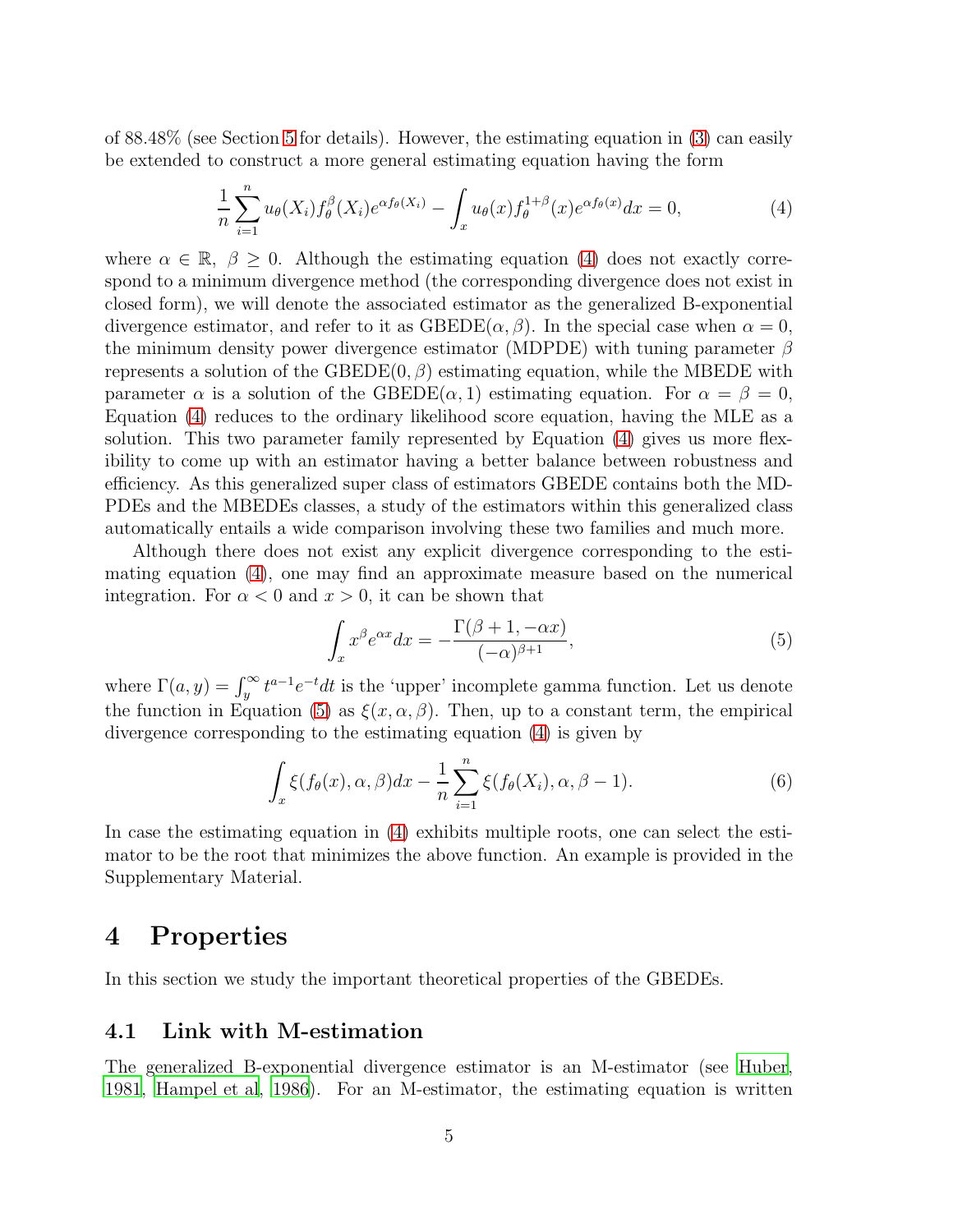as  $\sum_i \psi(X_i, \theta) = 0$ , for a suitable function  $\psi(\cdot, \cdot)$  from  $\mathbb{R}^2$  to  $\mathbb{R}$ . From Equation [\(4\)](#page-4-1) we obtain the  $\psi$  function for the GBEDE as

<span id="page-5-0"></span>
$$
\psi(x,\theta) = u_{\theta}(x) f_{\theta}^{\beta}(x) e^{\alpha f_{\theta}(x)} - \int_{y} u_{\theta}(y) f_{\theta}^{1+\beta}(y) e^{\alpha f_{\theta}(y)} dy.
$$
\n(7)

Notice that this is an unbiased estimating equation under the model. Therefore, the theoretical properties of the GBEDE can be derived directly from the properties of M-estimators.

#### 4.2 The Asymptotic Distribution

Let g be the true data generating density. By exploring the theoretical estimating equation  $\int \psi(x, \theta) dG(x) = 0$  where  $\psi(\cdot, \cdot)$  is as in [\(7\)](#page-5-0), it is immediately seen that the functional  $T_{\alpha,\beta}(G)$  associated with the GBEDE $(\alpha,\beta)$  is Fisher consistent; it recovers the true value of  $\theta$  when the data generating density is in the model, i.e.  $g = f_{\theta}$  for some  $\theta \in \Theta$ . When g is not in the model,  $\theta_{\alpha,\beta} = T_{\alpha,\beta}(G)$  will be the root of the theoretical version of the generalized estimating equation [\(4\)](#page-4-1) which may be expressed as

$$
\int u_{\theta}(x)f_{\theta}^{\beta}(x)e^{\alpha f_{\theta}(x)}g(x)dx - \int u_{\theta}(x)f_{\theta}^{1+\beta}(x)e^{\alpha f_{\theta}(x)}dx = 0.
$$

The density function  $f_{\theta_{\alpha,\beta}}$  represents the model element closest to g in the GBEDE sense. Let us define

<span id="page-5-1"></span>
$$
J_{\alpha,\beta}(\theta) = \int_x u_{\theta}(x) u_{\theta}^T(x) f_{\theta}^{1+\beta}(x) e^{\alpha f_{\theta}(x)} dx + \int_x \left\{ I_{\theta}(x) - \beta u_{\theta}(x) u_{\theta}^T(x) - \alpha u_{\theta}(x) u_{\theta}^T(x) f_{\theta}(x) \right\} \left\{ g(x) - f_{\theta}(x) \right\} f_{\theta}^{\beta}(x) e^{\alpha f_{\theta}(x)} dx
$$
(8)

and

<span id="page-5-2"></span>
$$
K_{\alpha,\beta}(\theta) = \int_x u_\theta(x) u_\theta^T(x) f_\theta^{2\beta}(x) e^{2\alpha f_\theta(x)} g(x) dx - \xi_{\alpha,\beta}(\theta) \xi_{\alpha,\beta}^T(\theta), \tag{9}
$$

where

<span id="page-5-3"></span>
$$
\xi_{\alpha,\beta}(\theta) = \int_x u_{\theta}(x) f_{\theta}^{\beta}(x) e^{\alpha f_{\theta}(x)} g(x) dx, \qquad (10)
$$

<span id="page-5-4"></span>and  $I_{\theta}(x) = -\frac{\partial}{\partial \theta}u_{\theta}(x)$ , the information function of the model. The following theorem provides the asymptotic distribution of the GBEDE.

**Theorem 1** Assume that the conditions D1–D5 in the Supplementary Material are satisfied. These conditions are the obvious generalizations of the conditions of [Basu et al](#page-17-6) [\(2011](#page-17-6)), p. 304. Then

a) the estimating equation [\(4\)](#page-4-1) has a consistent sequence of roots  $\theta_{\alpha,\beta} = T_{\alpha,\beta}(G_n)$ ,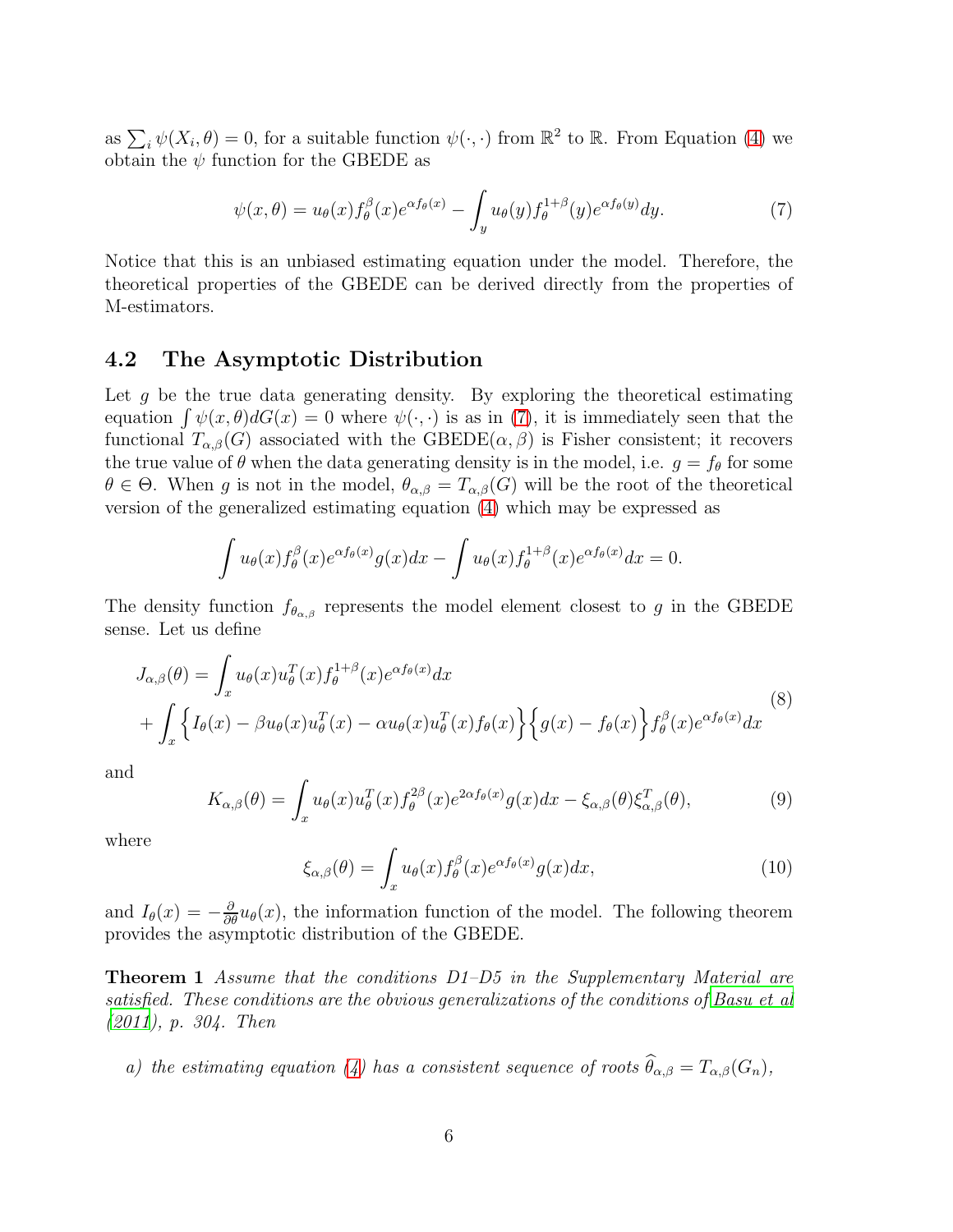|                                                                                                                     |  |  | $0$ 0.1 0.2 0.3 0.4 0.5 0.6 0.7 0.8 0.9 1 |  |  |  |
|---------------------------------------------------------------------------------------------------------------------|--|--|-------------------------------------------|--|--|--|
| $\overline{0}\, \,100.00\;\;98.76\;\;95.86\;\;92.11\;\;88.00\;\;83.80\;\;79.66\;\;75.67\;\;71.88\;\;68.30\;\;64.95$ |  |  |                                           |  |  |  |
| $-1$ 98.99 99.62 98.19 95.55 92.24 88.57 84.78 80.99 77.28 73.71 70.29                                              |  |  |                                           |  |  |  |
| $-2$ 92.46 96.21 97.65 97.50 96.24 94.22 91.71 88.88 85.86 82.77 79.65                                              |  |  |                                           |  |  |  |
| $-3$ 87.98 92.77 95.36 96.32 96.09 94.99 93.28 91.12 88.66 86.00 83.24                                              |  |  |                                           |  |  |  |

Table 1: Asymptotic relative efficiency of GBEDE under the normal location model.

b)  $n^{1/2}(\hat{\theta}_{\alpha,\beta} - \theta_{\alpha,\beta})$  has an asymptotic multivariate normal distribution with mean zero (vector) and covariance matrix  $J_{\alpha,\beta}^{-1}K_{\alpha,\beta}J_{\alpha,\beta}^{-1}$ , where  $J_{\alpha,\beta}$  and  $K_{\alpha,\beta}$  are as in Equations  $(8)$  and  $(9)$  respectively.

When the true distribution G belongs to the model so that  $G = F_{\theta}$  for some  $\theta \in \Theta$ , the formula for  $J = J_{\alpha,\beta}(\theta), K = K_{\alpha,\beta}(\theta)$  and  $\xi = \xi_{\alpha,\beta}(\theta)$  simplify to

<span id="page-6-0"></span>
$$
J = \int_x u_\theta(x) u_\theta^T(x) f_\theta^{1+\beta}(x) e^{\alpha f_\theta(x)} dx, \quad K = \int_x u_\theta(x) u_\theta^T(x) f_\theta^{1+2\beta}(x) e^{2\alpha f_\theta(x)} dx - \xi \xi^T,
$$
  

$$
\xi = \int_x u_\theta(x) f_\theta^{1+\beta}(x) e^{\alpha f_\theta(x)} dx.
$$
 (11)

Note that the matrix  $J$  is the expectation of the partial derivative matrix, and  $K$ is the covariance matrix, of the  $\psi$  function given in Equation [\(8\)](#page-5-1). We use the above formulas to evaluate the theoretical asymptotic efficiencies for the GBEDEs for the nor-mal location parameter. The results are presented in Table [1.](#page-20-0) At  $\alpha = 0$ , the estimators are simply the minimum DPD estimators, and hence the asymptotic efficiencies are decreasing with  $\beta$ . The situation changes for larger (in negative magnitude) values of α. In such cases, for every fixed value of α, the efficiencies initially rise with β before reaching a peak and then drop again.

On the other hand, a review of these numbers for fixed values of  $\beta$  reveals that the efficiencies of the other GBEDEs are greater than those of the MDPDEs for all  $\beta \geq 0.3$ . For larger values of  $\beta$ , this gain is substantial. This is a significant observation. Within the MDPDE class, larger values of  $\beta$  are known to provide stability against data contamination, but at the cost of some loss in efficiency. This loss can assume very high proportions (compare the efficiency of 100% at  $\beta = 0$  to the efficiency of 64.95% at  $\beta = 1$ ) for large values of  $\beta$ . Much of this lost efficiency is recovered when one couples a large negative value of  $\alpha$  with the same value of  $\beta$ . From the simulation results presented later it appears that the increase (in negative magnitude) in the tuning parameter  $\alpha$  does not affect the robustness properties in any significant manner. Thus the GBEDE family gives us several options for improving the efficiency of the robust MDPDEs, without compromising their stability.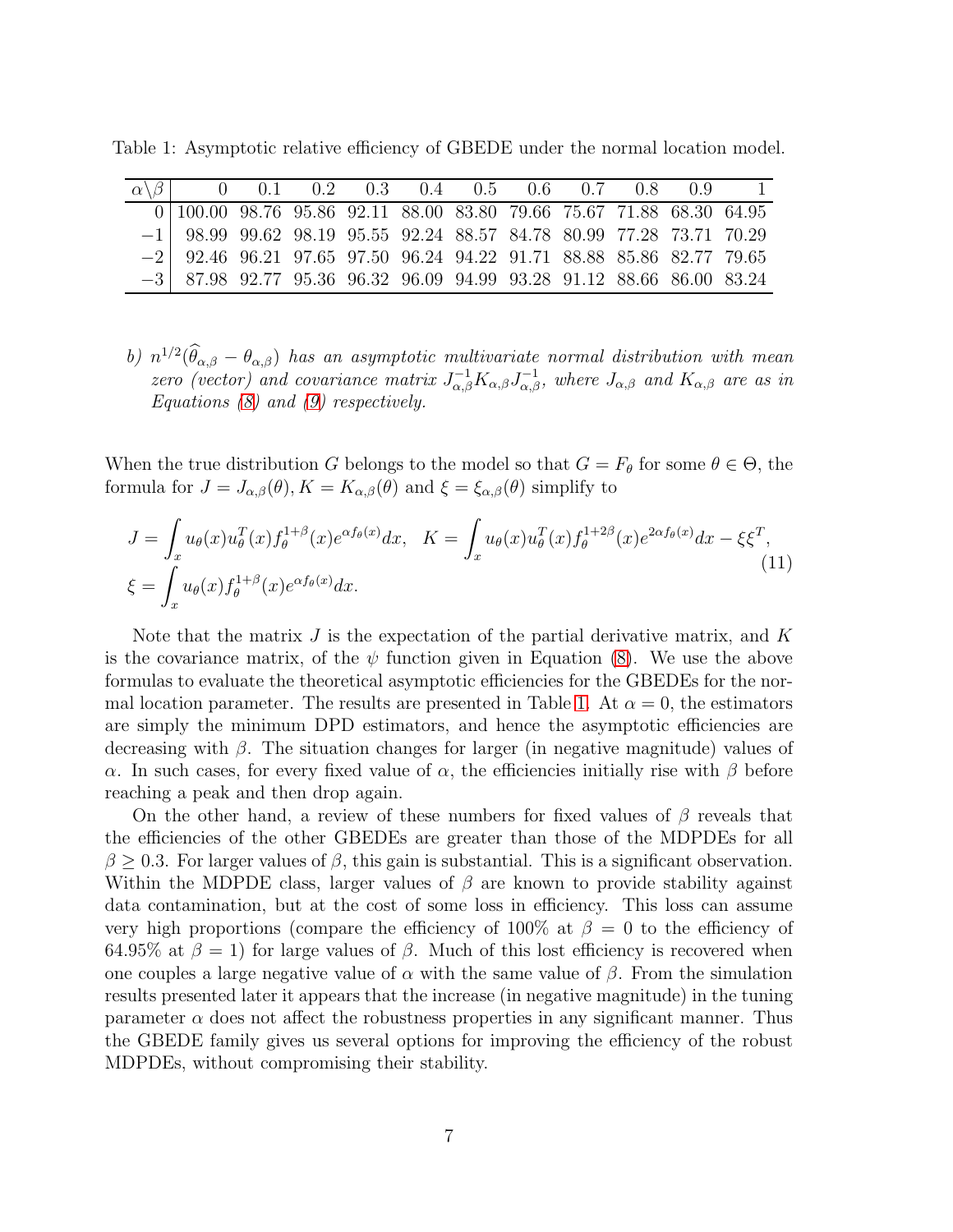Figure 1: Influence functions of different GBEDEs in the  $N(\mu, 1)$  model.



#### 4.3 Influence function

As GBEDEs are M-estimators, the influence function of these estimators is readily available. In the general setup this is given by

$$
IF(y) = J_{\alpha,\beta}^{-1}(\theta) \left\{ u_{\theta}(y) f_{\theta}^{\beta}(y) e^{\alpha f_{\theta}(y)} - \xi_{\alpha,\beta}(\theta) \right\},\,
$$

where  $J_{\alpha,\beta}$  and  $\xi_{\alpha,\beta}$  are given in Equations [\(8\)](#page-5-1) and [\(10\)](#page-5-3), respectively. When the true distribution belongs to the model, a simplified form for the influence function is obtained by replacing  $J_{\alpha,\beta}$  with J and  $\xi$  as given in Equation [\(11\)](#page-6-0). If we assume that J and  $\xi$  are finite, then the influence function is bounded whenever  $u_{\theta}(y) f_{\theta}^{\beta}$  $\theta_{\theta}^{\beta}(y)e^{\alpha f_{\theta}(y)}$  is bounded in y. This is true for the most standard parametric models, including the normal location scale model, for all finite values of  $\alpha$  and  $\beta > 0$ . On the other hand, the influence function is not bounded in case of the maximum likelihood estimator (corresponding to  $\alpha = \beta = 0$ ). In Figure [1,](#page-19-0) we have plotted the influence functions of GBEDEs for the mean parameter in the normal model when the scale parameter  $\sigma$  equals 1. The redescending nature of the influence functions of the GBEDE is clearly observed. Here, GBEDE(0, 0.5) is the MDPDE with  $\beta = 0.5$ , GBEDE(-1, 1) is the MBEDE with  $\alpha = -1$ , and GBEDE(0, 1) is the minimum  $L_2$  distance estimator or the MBEDE with  $\alpha = 0.$ 

## <span id="page-7-0"></span>5 Simulation Results

We begin with some numerical studies to describe the performance of the minimum BED estimators. In the first experiment data are randomly generated from the standard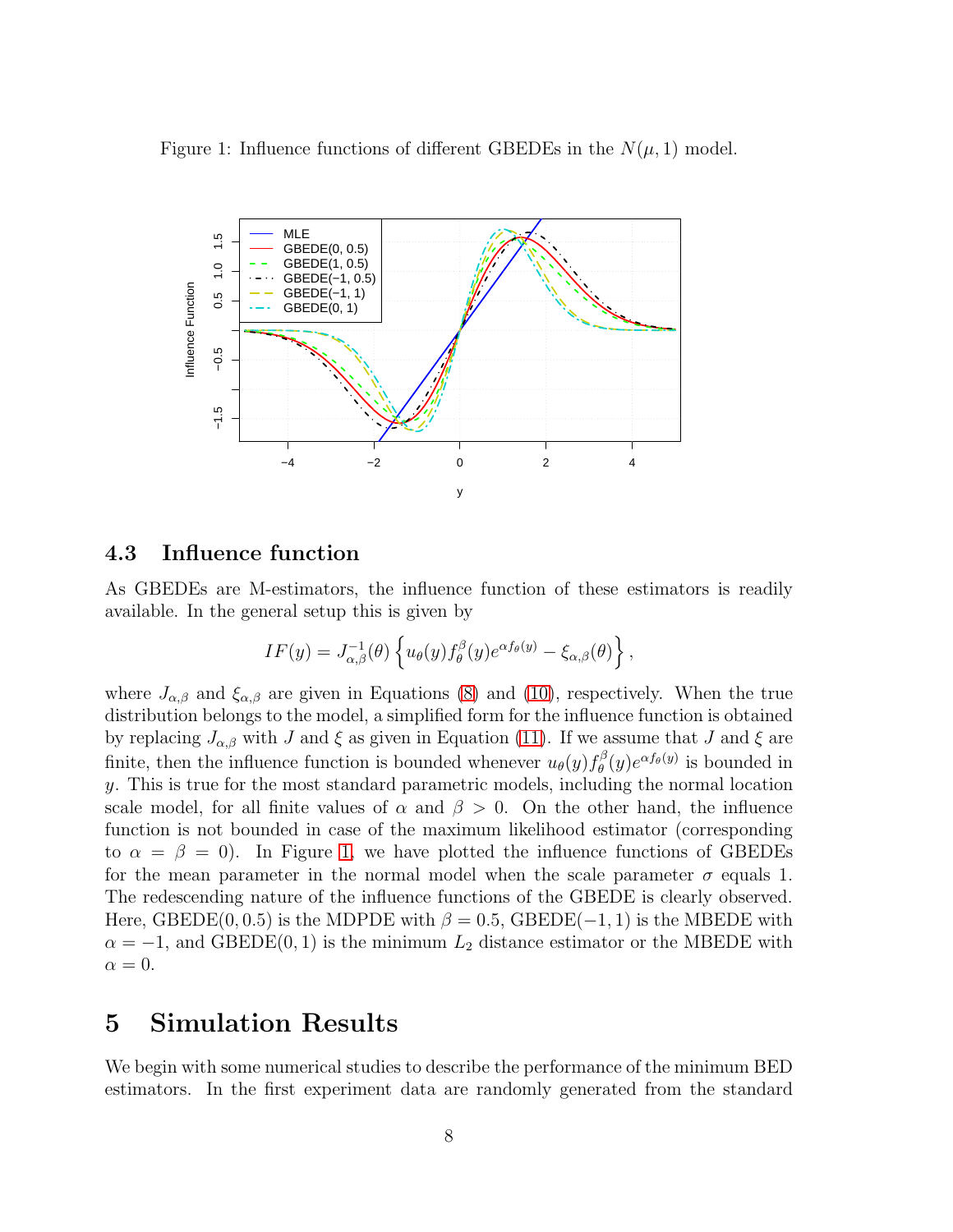

Figure 2: MSEs of different MBEDEs in (a) pure and (b) contaminated normal data.

normal distribution. We have assumed the  $N(\mu, 1)$  model, and estimated the mean parameter. The MLE and MBEDEs of  $\mu$  with  $\alpha = 0, -1, -3, -5, -7$  and  $-8$  are considered. The MBEDEs are computed by minimizing the B-exponential objective function in Equation [\(2\)](#page-3-2) using the 'fminsearch' function in Matlab. The empirical mean square error (MSE) of each estimator is calculated using 10,000 replications at each sample size between  $n = 10$  to  $n = 100$ . The MSEs (multiplied by n) are plotted against the sample size, and presented in the same frame in Figure  $2(a)$ . It is observed that the MSEs of the estimators stabilize around their corresponding asymptotic variances pretty early. It is also seen that the MSEs of all the MBEDEs considered are uniformly higher compared to that of the MLE for any value of  $\alpha$ . The MSE decreases sharply as  $\alpha$ increases (in negative magnitude), and it reaches minimum approximately at  $\alpha = -7.44$ with an asymptotic relative efficiency (ARE) of 88.48%. (The curves corresponding to  $\alpha = -7$  and  $\alpha = -8$  are practically superimposed on each other). Then again it increases, however, the rate of increment is very slow in this case.

To evaluate the robustness properties of the MBEDEs under contamination, we repeated the previous experiment with data generated from the normal mixture of  $0.95N(0, 1) + 0.05N(5, 1)$ . The data are still modeled by a parametric  $N(\mu, 1)$  distribution. The MSEs, computed against the target value of 0 (the mean of the larger component of the mixture), are now given in Figure [2\(](#page-21-0)b). For the values of  $\alpha$  considered here, the MBEDEs strongly downweight the effect of outliers. It is also interesting to note that the set of  $\alpha$  values which minimize the mean square error under contamination ( $\alpha = -5$  and  $\alpha = -7$ ) are among the more efficient MBEDEs under pure data, at least as far as this example is concerned. On the whole, it appears that the efficiency of many of our MBEDEs are reasonably close to the efficiency of the MLE in this model, but the robustness properties of the former are significantly better. Yet, since there is no member of this family which attains full asymptotic efficiency, it indicates that there is room for further refining this family to obtain maximum likelihood as a limiting case. The class of GBEDEs is developed with this intent.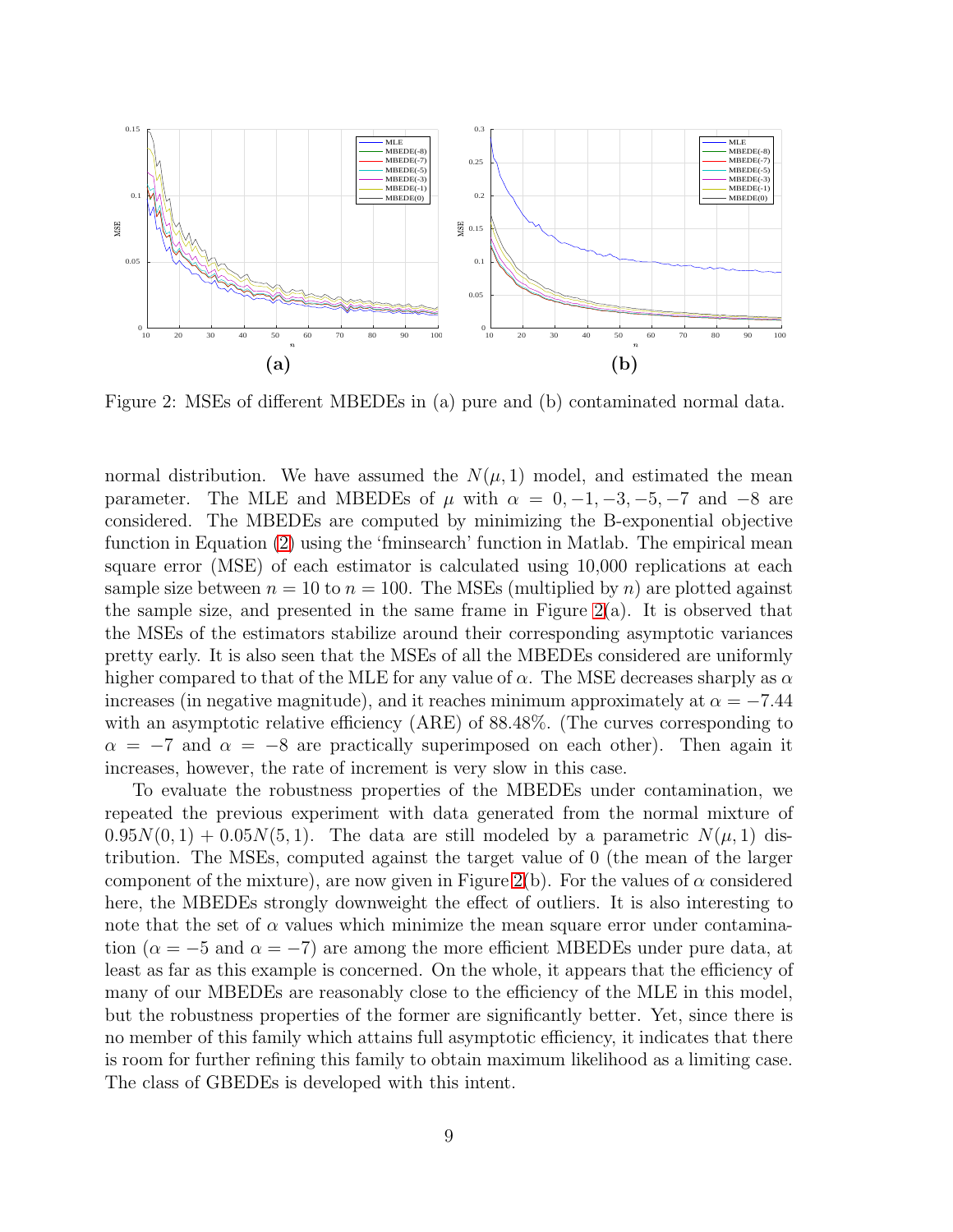We now expand the scope of our simulation to explore the efficiency of the GBE-DEs, as obtained by solving Equation [\(4\)](#page-4-1). We consider the two parameter normal model  $N(\mu, \sigma^2)$ , and the Poisson model with parameter  $\lambda$ , denoted as  $P(\lambda)$ . For the normal model and the Poisson model, the true data generating distributions are  $N(0, 1)$ and  $P(2)$ , respectively. In each case we have generated random samples of size  $n = 100$ , calculated the GBEDEs for different combinations of  $(\alpha, \beta)$  values, and replicated the process 10,000 times. The GBEDEs are computed by solving the generalized estimating equation given in [\(4\)](#page-4-1) using the 'fsolve' function in Matlab. Tables [1,](#page-20-0) [2](#page-20-1) and [3](#page-21-1) in the Supplementary Material present the empirical relative efficiency of the estimators with respect to the MLE, where the MSEs (times n) of the MLEs of  $\mu$ ,  $\sigma$  and  $\lambda$  are 1.01, 0.49 and 1.97, respectively. For pure data, the MLE, naturally, has maximum efficiency (minimum mean square error). However, several of the GBEDEs have relative efficiency very close to 1. The row corresponding to  $\alpha = 0$  in each table represents the efficiency of the minimum density power divergence estimators (MDPDEs) for different values of β. For a fixed β, the GBEDEs which show equal or better relative efficiency than the corresponding MDPDE are marked in bold fonts in these tables. It is noticed that in most of the cases the efficiency of the GBEDE may be improved, often significantly, over the MDPDE if we set  $\alpha$  at some appropriate negative value. This is an extremely significant observation, as this demonstrates that the introduction of this system of equations with two tuning parameters can often improve the efficiencies of the estimators beyond those attained by the MDPDEs. If some of these estimators turn out also to be better than the MDPDEs under data contamination (which, as we will see, is indeed true in many cases), then the construction of the generalized system in Equation [\(4\)](#page-4-1) will be justified.

To investigate the robustness property of the GBEDE we simulated data from the mixture  $(1 - \epsilon)N(0, 1) + \epsilon N(3, 1)$ . Here the second component is considered to be a contaminating component, and the parameters of the larger component are the targets. The data are still modeled by a  $N(\mu, \sigma^2)$  distribution. Similarly, for the Poisson model the contaminated data are generated from the mixture of  $(1 - \epsilon)P(2) + \epsilon P(10)$ , where the parameter of the larger component is our target, and the data are still modeled by a  $P(\lambda)$  distribution. Our goal is to compare the efficiency of the GBEDEs with the MLE and MDPDEs. Tables [4,](#page-22-0) [5](#page-23-0) and [6](#page-24-0) in the Supplementary Material present the relative efficiencies of the estimators with respect to the MLE, where the contamination proportion is taken as 5%. These tables show that the efficiency of the MLE is very low compared to the efficiency of the GBEDEs with large values of  $\beta$ . In fact, for large values of  $\beta$ , the MSEs of the GBEDEs hardly show any change under contamination. On the other hand, for these three tables, the MSEs (times  $n$ ) of the MLEs are 3.70, 9.25 and 21.18, respectively, and they are very high compared to the pure data cases. We further notice that the efficiency of the GBEDE is improved over the MDPDE if we set  $\alpha$  at some appropriate negative value for all  $\beta > 0.5$ . These simulations thus demonstrate that for large positive  $\beta$  there are many different GBEDEs which better the corresponding MDPDE under contamination as well as under pure data.

We have conducted another set of simulation study by taking a contamination pro-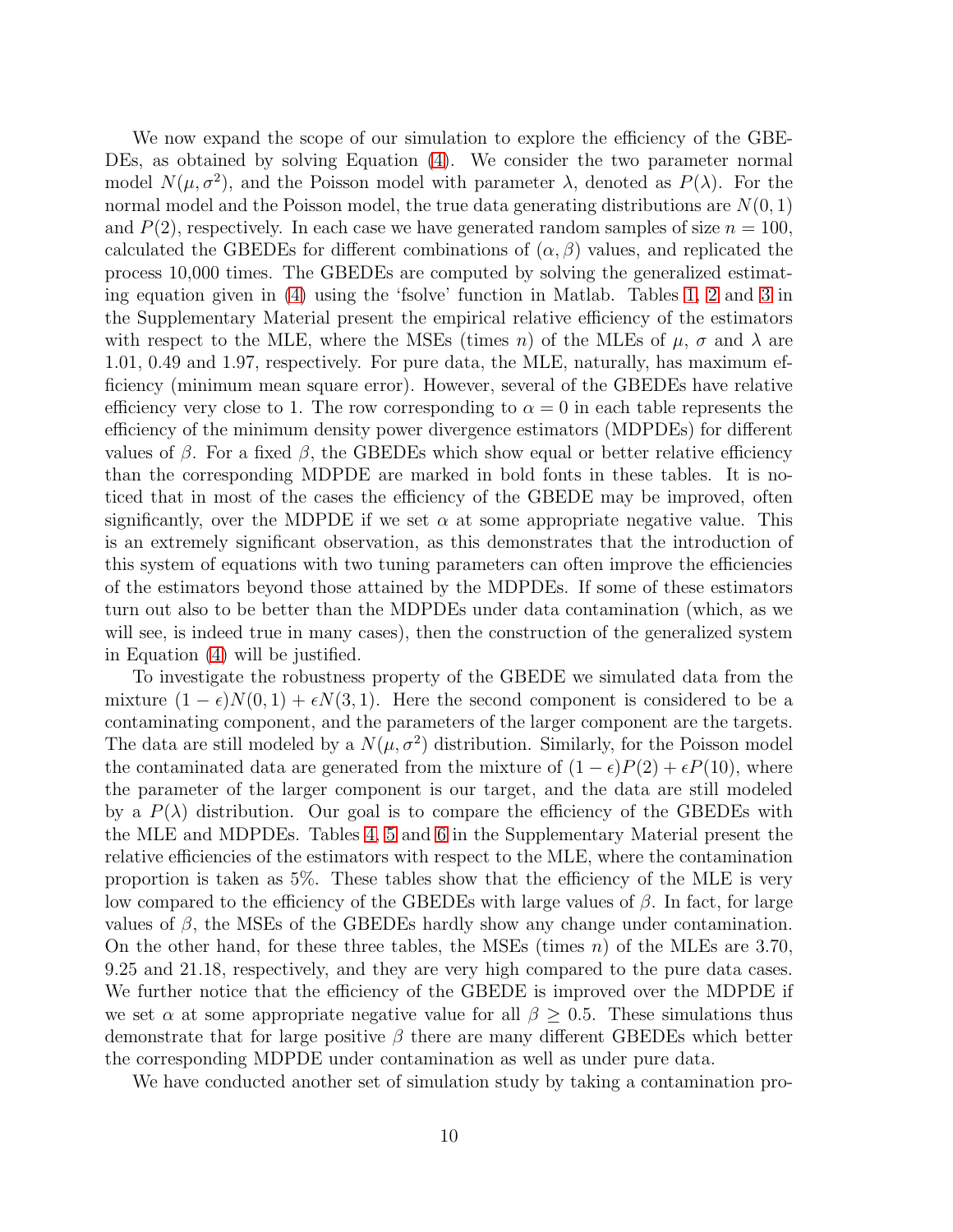

<span id="page-10-1"></span>Figure 3: Kernel density estimate and different normal fits for the telephone-Fault data.

portion of 10%. The results, given in Tables [7](#page-25-0) and [9](#page-26-0) in the supplementary material, show that the MLEs completely break down in this situation. However, the GBEDEs with large values of  $\beta$  give stable MSEs. We notice that in GBEDE the tuning parameter β controls the robustness of the estimator – the larger the value of β the higher robustness of the estimator. On the other hand, the other tuning parameter  $\alpha$  mainly controls the efficiency of the estimator for a given  $\beta$ , which is preferably negative for the large values of  $\beta$ . Empirically, it may be observed that the optimal value of the tuning parameter combination  $(\alpha, \beta)$  in terms of the best efficiency versus robustness compromise may be the rectangle  $R = \{(\alpha, \beta) : \alpha \in [-1, -3], \beta \in [0.2, 0.7]\}.$ 

On the whole, Tables [1](#page-20-0)[–9](#page-26-0) in the supplementary material show that there could be several combinations of  $(\alpha, \beta)$  values, particularly when  $\beta$  is large, which generates GBEDEs that beat the corresponding MDPDEs in terms of both efficiency and outlier stability indicating the benefits of our proposed two parameter system over the DPD and the corresponding estimators. In addition to this we have performed a simulation study to illustrate the suggested root selection strategy and the results are reported at the end of the Supplementary Material.

## <span id="page-10-0"></span>6 Real Data Examples

#### 6.1 Telephone-Fault Data

We consider the data on telephone line faults presented and analyzed by [Welch \(1987](#page-18-0)) and [Simpson \(1989\)](#page-17-7). The data, given in Table [2,](#page-20-1) consist of the ordered differences between the inverse test rates and the inverse control rates in 14 matched pairs of areas. These data may be modeled as a random sample from a normal distribution with mean  $\mu$  and standard deviation  $\sigma$ . One fact that is immediately noticeable is that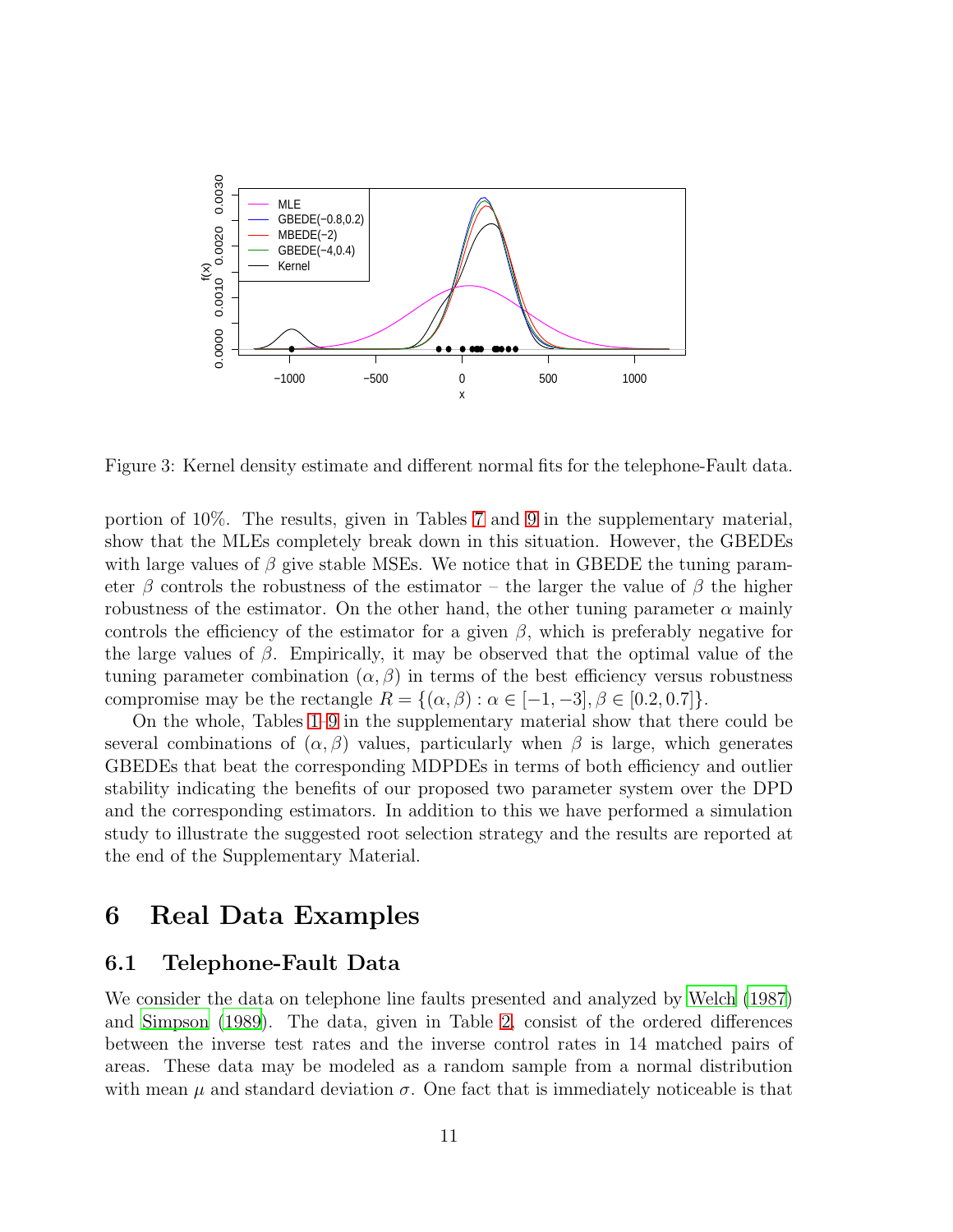Table 2: Telephone-fault data.

| Pair                                                            | 1 2 3 4 5 6 7 8 9 10 11 12 13 14 |  |  |  |  |  |  |
|-----------------------------------------------------------------|----------------------------------|--|--|--|--|--|--|
| Difference -988 -135 -78 3 59 83 93 110 189 197 204 229 269 310 |                                  |  |  |  |  |  |  |

the first observation of this data set is a huge outlier with respect to the normal model, while the remaining 13 observations appear to be reasonable with respect to the same. In Figure [3](#page-10-1) we present a kernel density estimate for these data, the normal model fit based on the MLEs of  $\mu$  and  $\sigma$ , and a normal model fit based on the GBEDEs with tuning parameters  $\alpha = -2$ ,  $\beta = 0.2$ . The MLEs neither model the outlier deleted data, nor provide a fit to the outlier component. On the other hand, the GBEDEs give excellent fits to the main part of the data. Some GBEDEs for different choice of the tuning parameters are given in Tables [10](#page-26-1) and [11](#page-26-2) in the supplementary material. For outlier deleted data, the MLEs of  $\mu$  and  $\sigma$  are 40.36 and 134.82, respectively, and for the full data, the Huber estimates (with  $k = 1.5$ ) are 103.42 and 149, respectively. Clearly, all the GBEDEs except those corresponding to  $\beta = 0$  are successful in discounting the effect of the large outlier. In fact, there is very little difference in the estimates over α for given fixed values of β. This shows that choosing a negative value of  $\alpha$  has not made the GBEDE any less robust than the corresponding MDPDE in this example.

#### 6.2 Drosophila Data

This experiment, considered in [Simpson \(1987\)](#page-17-8), is known to produce occasional spurious counts. Male flies were exposed either to a certain degree of chemical to be screened or to control conditions and the responses are the numbers of recessive lethal mutations among the daughters of such flies. The responses are assumed to be Poisson with mean  $\lambda$ . The observed and expected frequencies are given in Table [3.](#page-21-1) It is seen that there is an obvious outlier at 91, and as a result the MLE gives a very poor fit. On the other hand, the GBEDE( $-2, 0.4$ ) and GBEDE( $-0.7, 0.1$ ) or MBEDE( $-2$ ) almost coincide with the outlier deleted MLE (denoted by "MLE  $+$  D"). The GBEDEs corresponding to different values of  $\alpha$  and  $\beta$  are given in Table [12](#page-27-0) in the supplementary material. The general observations are similar to the telephone-fault data example. For comparison we note that the minimum Hellinger distance estimate of  $\lambda$  for these data is 0.36.

### <span id="page-11-0"></span>7 Tuning Parameter Selection

Selection of the tuning parameter is an important aspect in robust and efficient estimation. Since for the generalized density power divergence (GBEDE), two tuning parameters control the trade off between efficiency and robustness, simultaneous selection is required. [Warwick and Jones \(2005](#page-17-9)) proposed a method for determining the tuning parameter of the minimum density power divergence estimator (MDPDE). In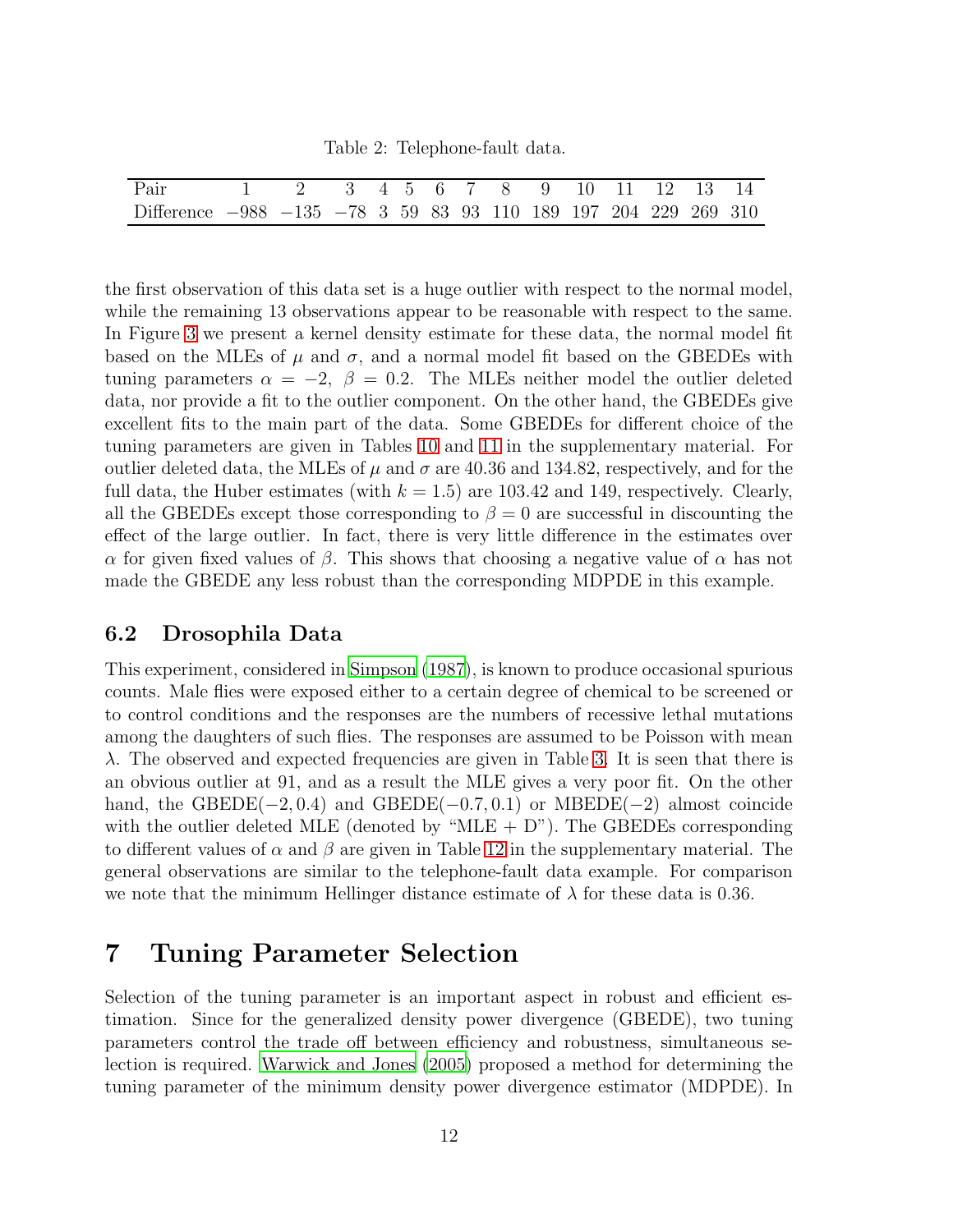| Count              |                           |                     | - 3 | > 5                      |      |
|--------------------|---------------------------|---------------------|-----|--------------------------|------|
| Observations       | 23                        |                     |     | 7 3 0 0 1 (91)           |      |
| MLE                | 1.59                      |                     |     | 4.88 7.44 7.61 5.82 6.62 | 3.06 |
| $MLE + D$          | 22.93                     | 9.03 1.78 0.23 0.02 |     | $\overline{0}$           | 0.39 |
| $GBEDE(-2,0.4)$    | 22.79 9.12 1.82 0.24 0.02 |                     |     | $\hspace{1.6cm} 0$       | 0.40 |
| $GBEDE(-0.7, 0.1)$ | 22.79 9.12 1.82 0.24 0.02 |                     |     | 0                        | 0.40 |
| $MBEDE(-2)$        | 23.72 8.54 1.54 0.18 0.01 |                     |     |                          | 0.36 |

Table 3: Different estimators and the corresponding fits for the Drosophila data.

this paper we have applied the Warwick and Jones strategy to determine the optimal tuning parameters.

The empirical estimate of the mean square error  $MSE(\alpha, \beta)$ , as a function of a pilot estimator  $\theta^P$ , is given by

$$
\widehat{MSE}(\alpha,\beta) = \left(\widehat{\theta}_{\alpha,\beta} - \theta^P\right)^T \left(\widehat{\theta}_{\alpha,\beta} - \theta^P\right) + \frac{1}{n} tr\left(J_{\alpha,\beta}^{-1}(\widehat{\theta}_{\alpha,\beta}) K_{\alpha,\beta}(\widehat{\theta}_{\alpha,\beta}) J_{\alpha,\beta}^{-1}(\widehat{\theta}_{\alpha,\beta})\right),
$$

where  $\widehat{\theta}_{\alpha,\beta}$  is the GBEDE with tuning parameters  $\alpha$  and  $\beta$  and  $tr(\cdot)$  represents the trace of a matrix. The minimization of this objective function over the tuning parameters leads to a data driven "optimal" estimate of the tuning parameters. For the telephonefault data and drosophila data the optimum tuning parameters of  $(\alpha, \beta)$  were found to be (−0.8, 0.2) and (−0.7, 0.1), respectively. As suggested by [Warwick and Jones \(2005](#page-17-9)) the minimum  $L_2$  distance estimator was used as the pilot in the above calculations. In Section [2,](#page-1-0) the  $L_2$  distance is shown to be a special case of the BED family for  $\alpha = 0$  in the limiting sense. The minimum  $L_2$  distance estimator has strong robustness properties, which is desired from a pilot estimator.

### <span id="page-12-0"></span>8 Application to the Linear Regression

In this section we consider the extension of the method in the case of linear regression. Our setup consists of the linear regression model

$$
Y_i = x_i^T \gamma + \epsilon_i, \ i = 1, \cdots, n,
$$

where  $\epsilon_i$ 's are independent errors having  $N(0, \sigma^2)$  distributions and  $x_i$ 's are fixed design variables. Our data consist of  $(Y_i, x_i^T)^T$ ,  $i = 1, 2, \dots, n$ . Here  $\gamma = (\gamma_0, \gamma_1, \dots, \gamma_p)^T$  is the vector of regression coefficients, and  $\theta = (\gamma^T, \sigma^2)^T$  is the set of parameters to be estimated. Note that Y<sub>i</sub>'s are independent but not identically distributed as  $Y_i \sim f_i(\cdot; \theta)$ , where  $f_i(\cdot; \theta)$  is normal with mean  $x_i^T \gamma$  and variance  $\sigma^2$ . In the spirit of Equation [\(4\)](#page-4-1), we estimate  $\theta$  from the equation

<span id="page-12-1"></span>
$$
\frac{1}{n}\sum_{i=1}^{n}\left\{u_i(Y_i;\theta)f_i^{\beta}(Y_i;\theta)e^{\alpha f_i(Y_i;\theta)} - \int_{y_i}u_i(y_i;\theta)f_i^{1+\beta}(y_i;\theta)e^{\alpha f_i(y_i;\theta)}dy_i\right\} = 0, \quad (12)
$$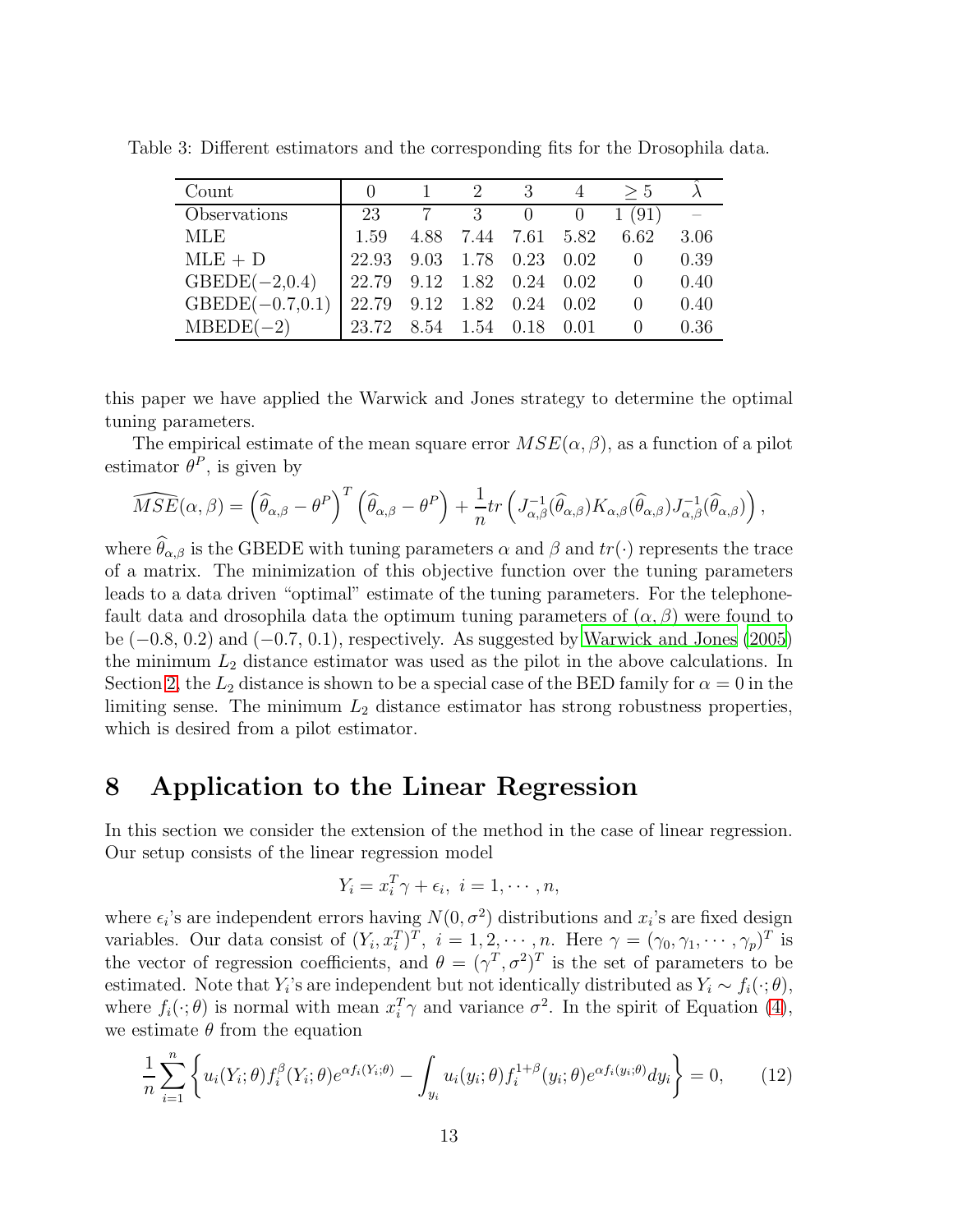where  $\alpha \in \mathbb{R}, \ \beta \geq 0$ . When  $\alpha$  and  $\beta$  are equal to zero, the regression estimators corresponding to the above estimating equation are the least square estimators under linear regression with normal errors. [Ghosh and Basu \(2013\)](#page-17-10) have considered the extension of the minimum DPD estimator to the linear regression. As the  $(Y_i, x_i^T)^T$  values are not identically distributed, the approach taken therein is to construct the divergence at each individual value given  $x_i$ , and then average over all the possible values. However, the divergence at each given value of  $x_i$  is based on that single observation only; see [Scott \(2001\)](#page-17-11). If we put  $\alpha = 0$  in estimating equation [\(12\)](#page-12-1), we recover the minimum DPD estimating equation of [Ghosh and Basu \(2013\)](#page-17-10) in the normal linear regression case. The choice  $\alpha = 0$  and  $\beta = 1$  generates the estimating equation of the estimators considered by [Scott \(2001\)](#page-17-11).

#### 8.1 Asymptotic Distribution

In this section we derive the asymptotic distribution of GBEDE  $\hat{\theta} = (\hat{\gamma}^T, \hat{\sigma}^2)^T$ . We assume that the true data generating distribution belongs to the model family. For the normal error the score function is given by

$$
u_i(y; \theta) = \begin{pmatrix} \frac{(y - x_i^T \gamma)}{2} x_i \\ \frac{(y - x_i^T \gamma)^2}{2\sigma^4} - \frac{1}{2\sigma^2} \end{pmatrix}.
$$

Let us define  $J_n = \frac{1}{n}$  $\frac{1}{n}\sum_{i}^{n} J_i$ , and  $K_n = \frac{1}{n}$  $\frac{1}{n} \sum_{i}^{n} K_i$ , where

$$
J_i = \int_y u_i(y; \theta) u_i^T(y; \theta) f_i^{1+\beta}(y; \theta) e^{\alpha f_i(y; \theta)} dy,
$$
  
\n
$$
K_i = \int_y u_i(y; \theta) u_i^T(y; \theta) f_i^{1+2\beta}(y; \theta) e^{2\alpha f_i(y; \theta)} dy - \xi \xi^T,
$$
  
\n
$$
\xi_i = \int_y u_\theta(x) f_i^{1+\beta}(y; \theta) e^{\alpha f_i(y; \theta)} dy.
$$

Under a set of assumptions similar to  $(A1)$ – $(A7)$  of [Ghosh and Basu \(2013](#page-17-10)), it can be shown that  $\hat{\theta}$  is a consistent estimator of  $\theta$ . Further, the asymptotic distribution of  $\sqrt{n}K_n^{-\frac{1}{2}}J_n(\hat{\theta}-\theta)$  is a multivariate normal with vector mean 0 and covariance matrix  $I_p$ , the p-dimensional identity matrix.

#### 8.2 Numerical Illustrations

#### 8.2.1 Belgium Telephone Call Data

We consider a real data set from the Belgian Statistical Survey published by the Ministry of Economy of Belgium. The data set is available in [Rousseeuw and Leroy \(1987](#page-17-12)), which contains the total number (in tens of millions) of international phone calls made in a year from 1950 to 1973. The scatter plot in Figure [4](#page-14-0) shows a slow upward trend over the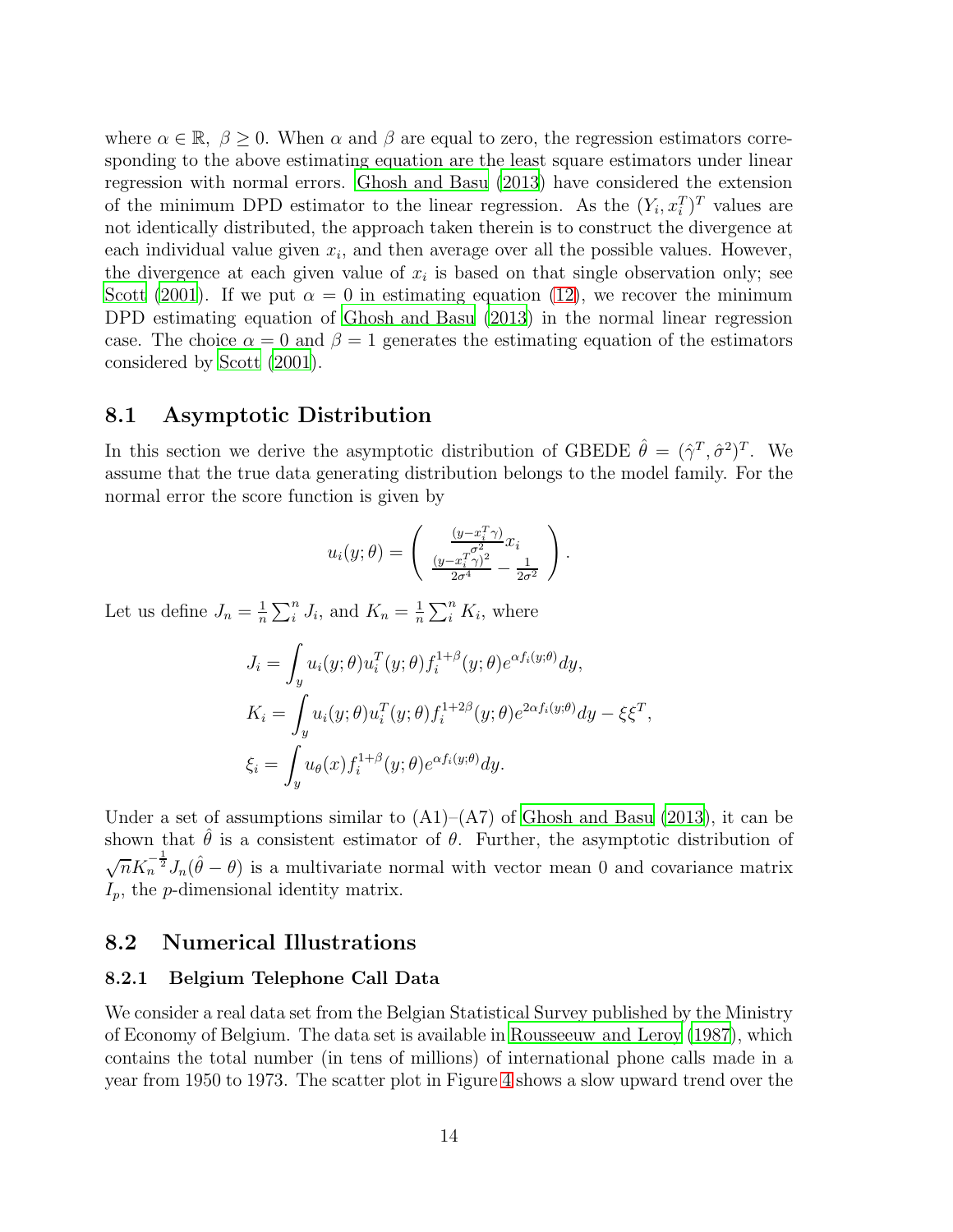

<span id="page-14-0"></span>Figure 4: Different estimated regression lines for the Belgium telephone call data.

years. However, the data include heavy contamination for the period 1964 to 1969 as a result of different recording system being used. The years 1963 and 1970 also display partial effects. On the whole, there are several outliers in the y-direction.

The ordinary least squares (OLS) estimators of the regression parameters, lead to the fitted regression line  $\hat{Y} = -26.01 + 0.51x$  (the  $\alpha = 0$ ,  $\beta = 0$ , combination in Table [4\)](#page-22-0). This fitted regression line is plotted in Figure [4.](#page-14-0) It is clear that the MLE is very severely affected by the Y-values associated with the years  $1964-1969$ . As a result, the regression line has a large slope and neither fits the main part of the data nor models the outlying data points.

The GBEDEs of the model parameters for several other  $(\alpha, \beta)$  combinations are presented in Table [4;](#page-22-0) some of the fitted lines are also plotted in Figure [4.](#page-14-0) The GBEDEs

| $\alpha$ |            |          | 0.05                     | 0.1  | $0.2 \t 0.5 \t 1$ |      |                 | Huber                    | Tukey     |
|----------|------------|----------|--------------------------|------|-------------------|------|-----------------|--------------------------|-----------|
|          | $\gamma_0$ | $-26.01$ | $-25.53$ $-5.24$ $-5.22$ |      |                   |      |                 | $-5.26$ $-5.36$ $-10.26$ | $-5.23$   |
|          | $\gamma_1$ | 0.51     | $0.50 \t 0.11$           |      | 0.11              | 0.11 | 0.11            | 0.20                     | 0.11      |
|          | $\sigma^2$ | 31.61    | 29.17                    | 0.02 | 0.01              | 0.01 | 0.02            | 0.82                     | 0.03      |
| $\alpha$ |            | $\theta$ | 0.05                     | 0.1  | $0.2 \t 0.5 \t 1$ |      |                 | MМ                       | $MLE + D$ |
|          | $\gamma_0$ | $-26.09$ | $-25.66$                 |      | $-5.23 -5.17$     |      | $-5.08$ $-5.10$ | $-5.24$                  | $-6.35$   |
|          |            | 0.51     | 0.50                     | 0.11 | 0.11              | 0.11 | 0.11            | 0.11                     | 0.13      |
|          | $\sigma^2$ | 29.00    | 29.22                    | 0.02 | 0.02              | 0.01 | 0.01            | 0.04                     | 0.04      |

Table 4: The GBEDEs and other estimates for the Belgium telephone call data.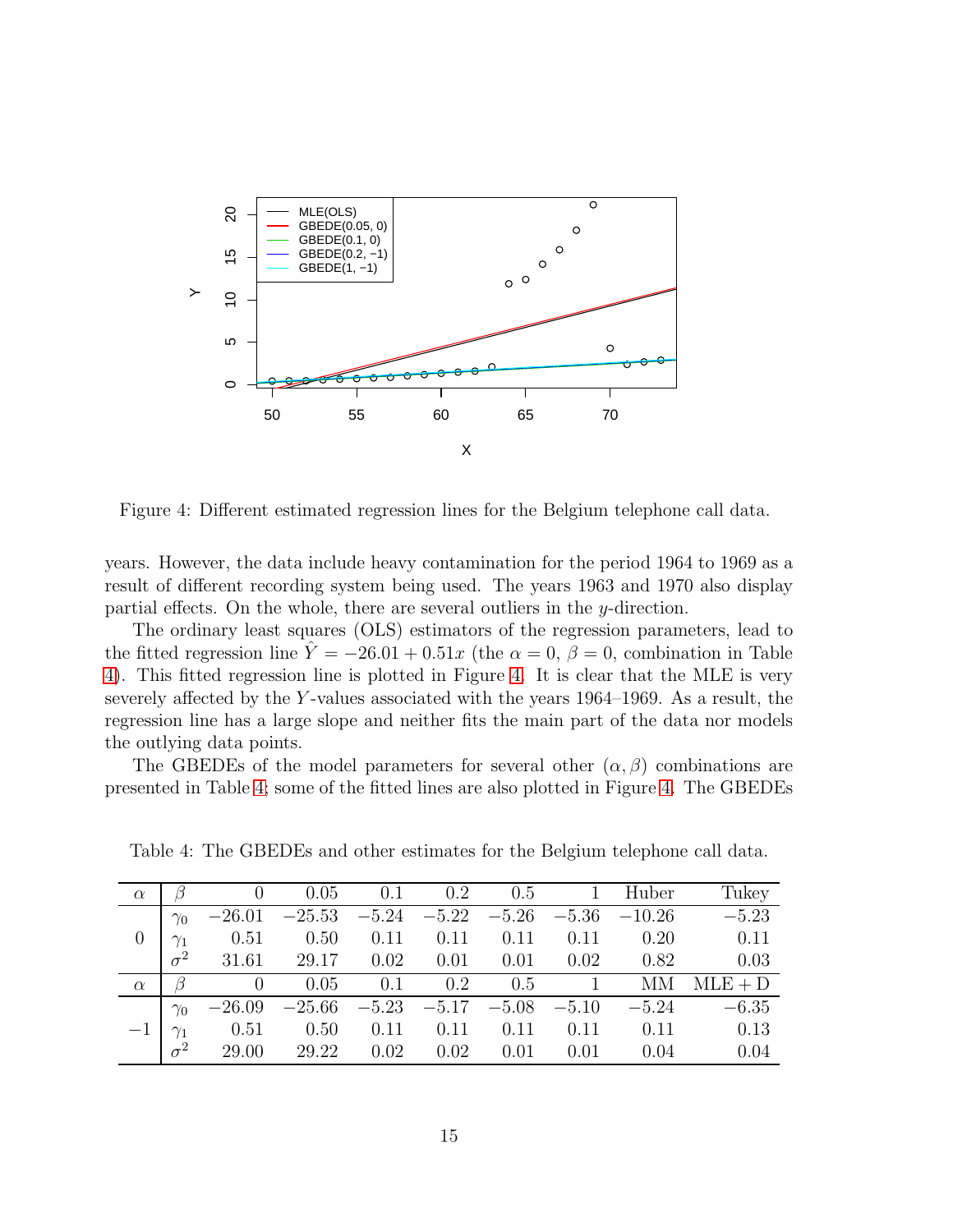

<span id="page-15-0"></span>Figure 5: Residual plot for Salinity data using (a) OLS estimator and (b)  $GBEDE(-1, 0.5).$ 

for  $\beta \geq 0.1$  exhibit strong robustness properties against outliers, and give excellent fits to the main structure of the data. Table [4](#page-22-0) shows that these estimators are close to the corresponding least squares estimators for the outlier deleted data (denoted by MLE+D), or MM estimators of the parameters for the full data. Table [4](#page-22-0) also reports Huber and Tukey's bisquare estimates. We used default tuning parameters for Huber ( $k = 1.345$ ), Tukey's bisquare ( $c = 4.685$ ) and MM estimators as given in 'rlm' function of 'MASS' package in R. For the MM estimator, the tuning parameter is set to  $k_0 = 1.548$ ; this gives (for  $n \gg p$ ) a breakdown point of 0.5. Table [13](#page-27-1) in the Supplementary Material provides the Huber and Tukey's bisquare estimates for different values of the tuning parameters.

#### 8.3 Salinity Data

We now look at a multiple regression example based on "Salinity data" given in [Rousseeuw and Leroy \(1987](#page-17-12)). The data set contains measurements of water salinity and river discharge taken in North Carolina's Pamlico Sound, measured biweekly during the spring seasons of 1972 through 1977. Salinity  $(y)$  is modeled by salinity lagged by two weeks  $(x_1)$ , the number of biweekly periods elapsed since the beginning of spring  $(x_2)$ , and the volume of river discharge into the sound  $(x_3)$ . The detailed background as well as the statistical challenges in analyzing these data are described in [Carroll and Ruppert \(1985\)](#page-17-13). They indicated that observations 5 and 16 correspond to periods of very heavy discharge. However, OLS regression fails to detect them as the standardized residuals for all observations are within the accepted range; see Figure [5\(](#page-15-0)a). On the other hand, Figure [5\(](#page-15-0)b) clearly shows that GBEDEs with  $\alpha = -1$  and  $\beta = 0.5$  detect observation 16 as an influential point, where the standardized residual is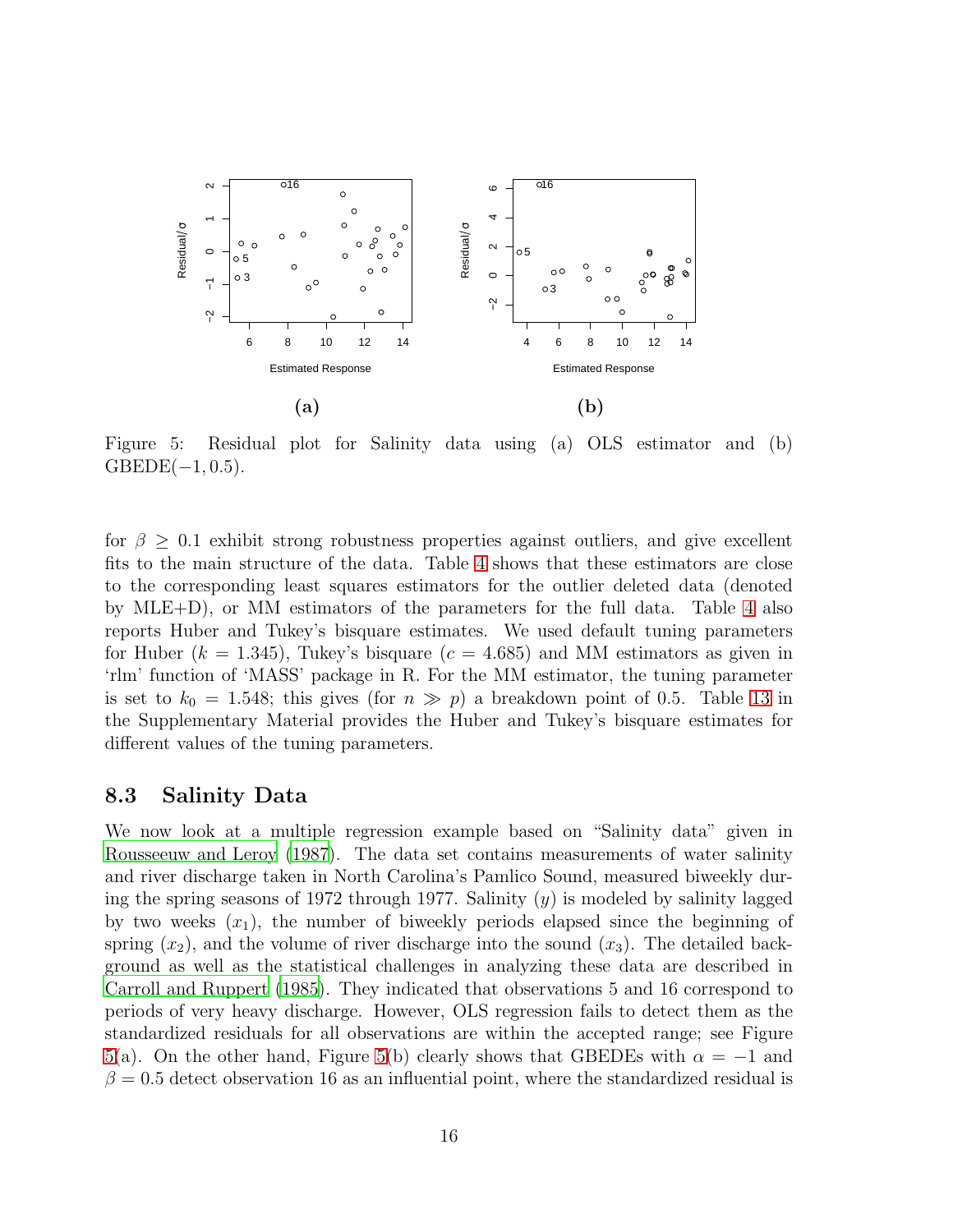| $\alpha$       | ß          | $\theta$ | 0.05    | 0.1     | 0.2     | 0.5     | $\mathbf 1$ | Huber   | Tukey     |
|----------------|------------|----------|---------|---------|---------|---------|-------------|---------|-----------|
|                | $\gamma_0$ | 9.59     | 9.96    | 10.51   | 16.73   | 18.40   | 19.19       | 13.37   | 14.63     |
| $\overline{0}$ | $\gamma_1$ | 0.78     | 0.78    | 0.77    | 0.72    | 0.72    | 0.71        | 0.76    | 0.72      |
|                | $\gamma_2$ | $-0.03$  | $-0.03$ | $-0.04$ | $-0.15$ | $-0.20$ | $-0.18$     | $-0.09$ | $-0.10$   |
|                | $\gamma_3$ | $-0.30$  | $-0.31$ | $-0.33$ | $-0.56$ | $-0.63$ | $-0.66$     | $-0.44$ | $-0.47$   |
|                | $\sigma^2$ | 1.52     | 1.51    | 1.49    | 1.05    | 0.75    | 0.50        | 0.69    | 0.44      |
| $\alpha$       | β          | $\theta$ | 0.05    | 0.1     | 0.2     | 0.5     |             | MМ      | $MLE + D$ |
|                | $\gamma_0$ | 9.07     | 9.30    | 9.62    | 11.19   | 18.23   | 18.00       | 18.39   | 23.39     |
| $-1$           | $\gamma_1$ | 0.78     | 0.78    | 0.78    | 0.77    | 0.72    | 0.72        | 0.71    | 0.70      |
|                | $\gamma_2$ | $-0.02$  | $-0.02$ | $-0.03$ | $-0.06$ | $-0.20$ | $-0.16$     | $-0.18$ | $-0.25$   |
|                | $\gamma_3$ | $-0.27$  | $-0.28$ | $-0.30$ | $-0.36$ | $-0.62$ | $-0.61$     | $-0.63$ | $-0.84$   |
|                | $\sigma^2$ | 1.54     | 1.54    | 1.54    | 1.47    | 0.83    | 0.57        | 1.00    | 0.69      |

Table 5: The GBEDEs and other estimates for Salinity data.

above 6. [Carroll and Ruppert \(1985](#page-17-13)) showed that observations 3 and 16 mask the effect of observation 5, so it is not detected at the first stage of analysis. In fact, observation 5 can be recognized as influential only after the deletion of observations 3 and 16. Table [5](#page-23-0) reports the values of different GBEDEs and other robust estimators as mentioned in the previous example (additional results are provided in Table [14](#page-27-2) of the Supplementary Material). In MLE + D, we deleted observations 5 and 16. As  $\beta$  increases, we observe increasing robustness in the GBEDEs.

For the case of independent, non-homogeneous data, which cover the normal regression case, [Ghosh and Basu \(2015\)](#page-17-14) have extended the idea of [Warwick and Jones \(2005](#page-17-9)) and have obtained optimal tuning parameter for estimation of regression parameter by minimum density power divergence estimator. The same idea can be applied for the GBEDE for the linear regression model. The extension is relatively straightforward so we do not repeat it here.

## <span id="page-16-0"></span>9 Concluding Remarks

In this paper, we have presented a new class of estimators based on Brègman class of divergence, which can be expanded to larger, generalized set of estimators that contains the MDPDEs as a special case. The striking observation is that the generalized family can produce, as demonstrated in our numerical studies, better compromises between robustness and efficiency than what can be provided by the MDPDE alone. A data driven selection of the optimal tuning parameter is also considered. The idea of this estimator is extended to a non-homogeneous setup, and this estimation procedure is applied to the linear regression model. On the whole the new family of estimators contain several members which can provide better inference than the MDPDEs.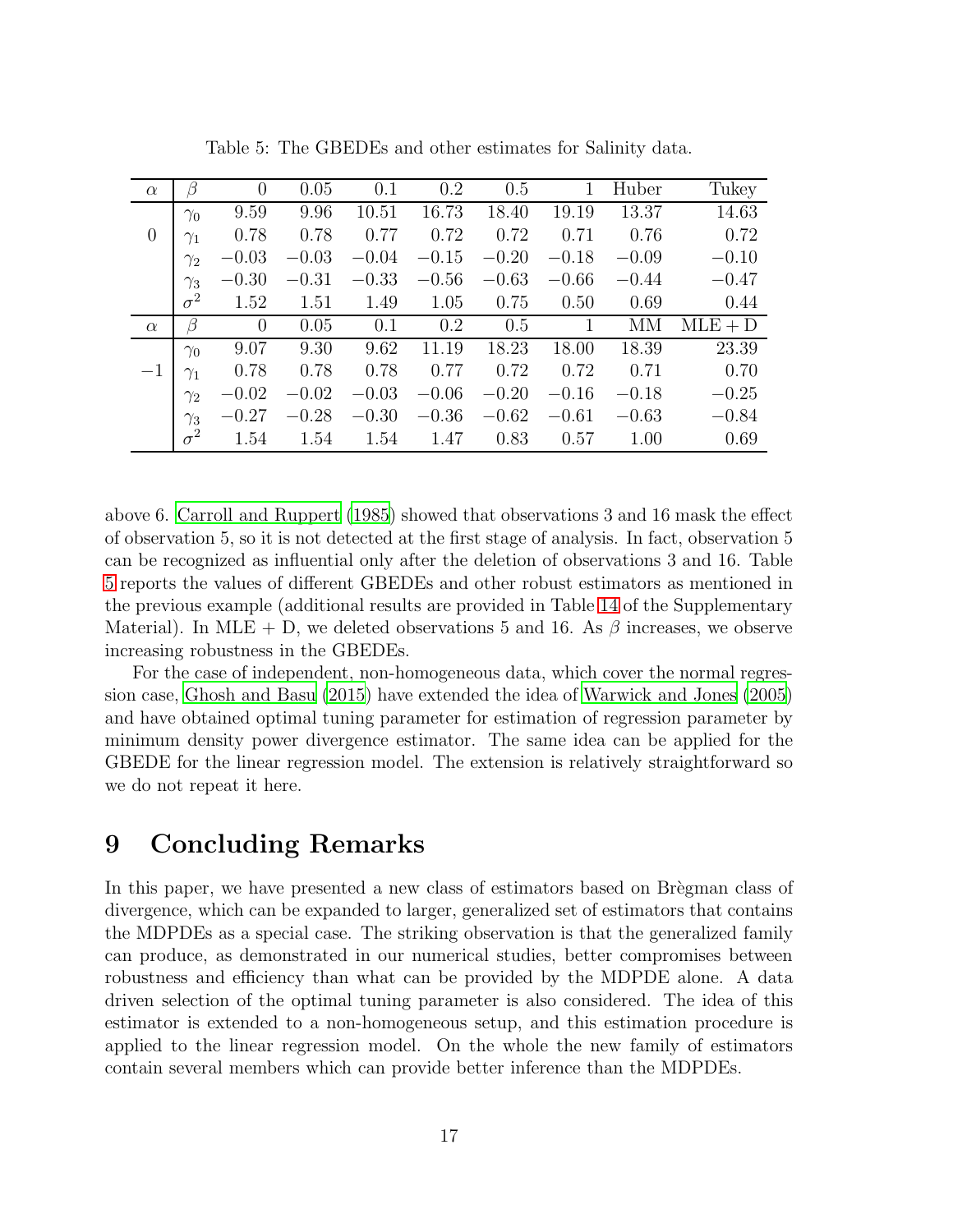## References

- <span id="page-17-1"></span>Basu A, Harris IR, Hjort NL, Jones MC (1998) Robust and efficient estimation by minimising a density power divergence. Biometrika 85(3):549–559
- <span id="page-17-6"></span>Basu A, Shioya H, Park C (2011) Statistical Inference: The Minimum Distance Approach. CRC Press, Boca Raton, FL
- <span id="page-17-0"></span>Beran R (1977) Minimum Hellinger distance estimates for parametric models. Ann Statist 5(3):445–463
- <span id="page-17-2"></span>Brègman L  $(1967)$  The relaxation method of finding the common point of convex sets and its application to the solution of problems in convex programming. Comp Math and Math Phy 7(3):200 – 217
- <span id="page-17-13"></span>Carroll RJ, Ruppert D (1985) Transformations in regression: A robust analysis. Technometrics 27(1):1–12
- <span id="page-17-10"></span>Ghosh A, Basu A (2013) Robust estimation for independent non-homogeneous observations using density power divergence with applications to linear regression. Electron J Stat 7:2420–2456
- <span id="page-17-14"></span>Ghosh A, Basu A (2015) Robust estimation for non-homogeneous data and the selection of the optimal tuning parameter: the density power divergence approach. J Appl Stat pp 2056–2072
- <span id="page-17-5"></span>Hampel FR, Ronchetti EM, Rousseeuw PJ, Stahel WA (1986) Robust Statistics: The Approach Based on Influence Functions. John Wiley & Sons, New York
- <span id="page-17-4"></span>Huber PJ (1981) Robust statistics. John Wiley & Sons, New York
- <span id="page-17-3"></span>Jones MC, Hjort NL, Harris IR, Basu A (2001) A comparison of related density-based minimum divergence estimators. Biometrika 88(3):865–873
- <span id="page-17-12"></span>Rousseeuw PJ, Leroy AM (1987) Robust regression and outlier detection. John Wiley & Sons, Inc., New York
- <span id="page-17-11"></span>Scott DW (2001) Parametric statistical modeling by minimum integrated square error. Technometrics 43(3):274–285
- <span id="page-17-8"></span>Simpson DG (1987) Minimum hellinger distance estimation for the analysis of count data. J Amer Statist Assoc 82(399):802–807
- <span id="page-17-7"></span>Simpson DG (1989) Hellinger deviance tests: efficiency, breakdown points, and examples. J Amer Statist Assoc 84(405):107–113
- <span id="page-17-9"></span>Warwick J, Jones M (2005) Choosing a robustness tuning parameter. J Statist Comput Simulation 75(7):581–588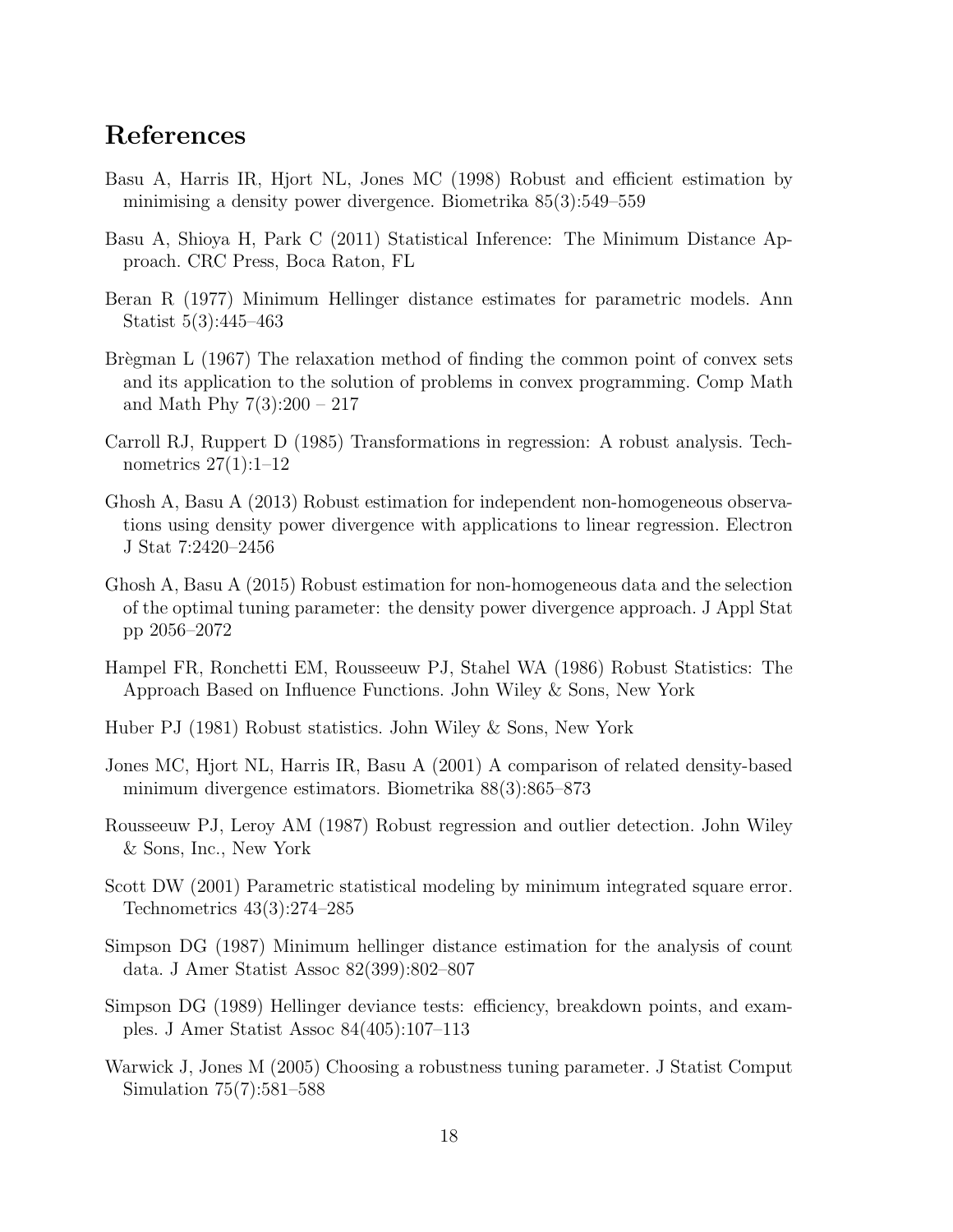<span id="page-18-0"></span>Welch WJ (1987) Rerandomizing the median in matched-pairs designs. Biometrika 74(3):609–614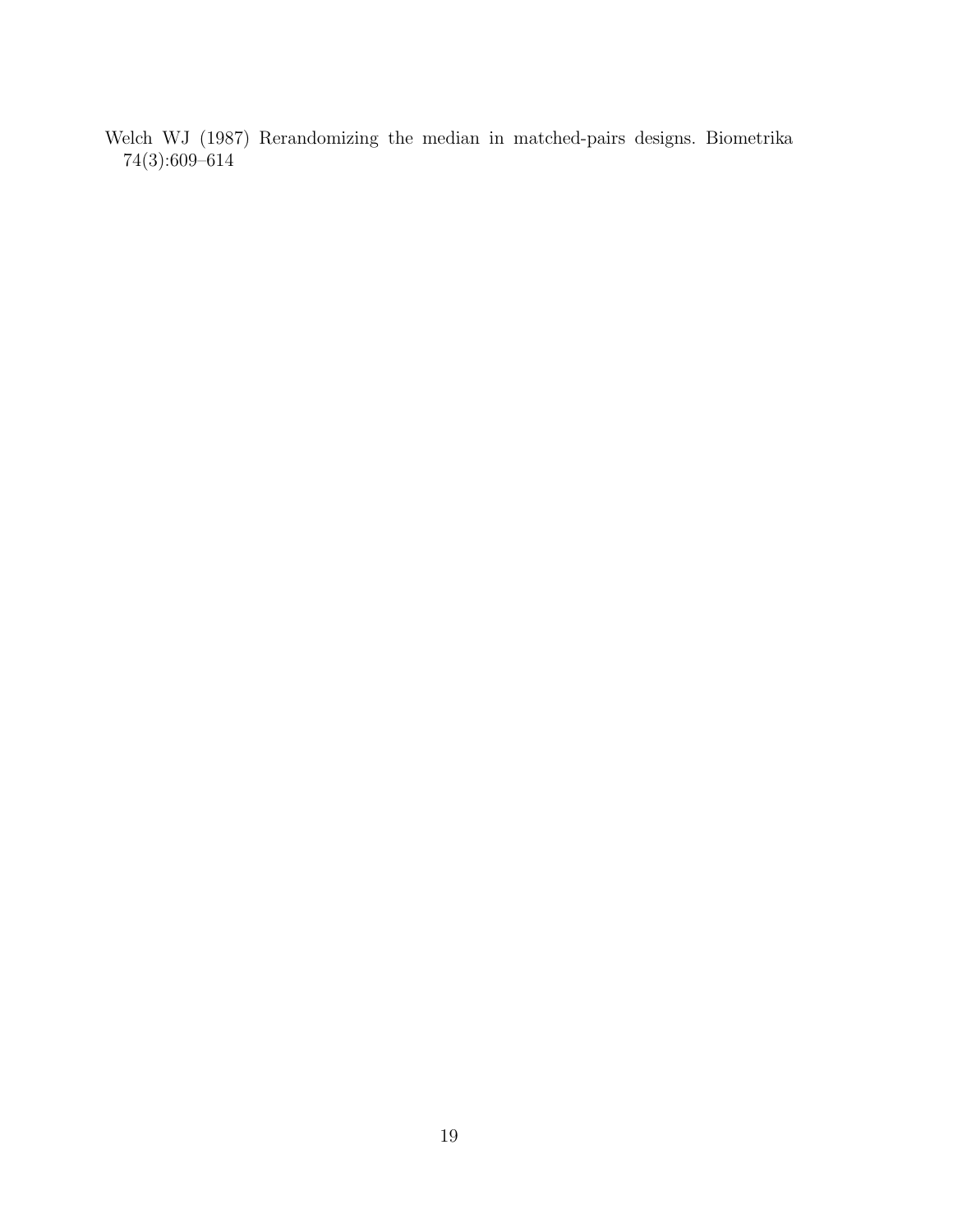## Supplementary Material for "The B-exponential Divergence and its Generalizations with Applications to Parametric Estimation"

### Section S1. Generalized Basu et al. Conditions

- (D1) The model distributions  $F_{\theta}$  of X have common support, so that the set  $\mathcal{X} =$  ${x|f_{\theta}(x) > 0}$  is independent of  $\theta$ . The true distribution G is also supported on  $\mathcal{X}$ , on which the corresponding density g is greater than zero.
- (D2) There is an open subset of  $\omega$  of the parameter space  $\Theta$ , containing the best fitting parameter  $\theta_0$  such that for almost all  $x \in \mathcal{X}$ , and all  $\theta \in \omega$ , the density  $f_{\theta}(x)$  is three times differentiable with respect to  $\theta$  and the third partial derivatives are continuous with respect to  $\theta$ .
- (D3) The integrals  $\int \exp(\alpha f_\theta(x)) f_\theta^{1+\beta}$  $\int_{\theta}^{1+\beta}(x)dx$  and  $\int \exp(\alpha f_{\theta}(x))f_{\theta}^{\beta}$  $\int_{\theta}^{\beta} (x) g(x) dx$  can be differentiated three times with respect to  $\theta$ , and the derivatives can be taken under the integral sign.
- (D4) The  $p \times p$  matrix  $\mathbf{J}_{\alpha,\beta}(\theta)$ , defined in [\(8\)](#page-5-1), is positive definite.
- (D5) There exists a function  $M_{jkl}(x)$  such that  $|\nabla_{kl}V_{\theta,j}(x)| \leq M_{jkl}(x)$  for all  $\theta \in \omega$ , where  $E_g[M_{jkl}(X)] = m_{jkl} < \infty$  for all j, k and l, where  $V_{\theta,j}$  is the j-th component of

$$
V_{\theta}(x) = u_{\theta}(x) f_{\theta}^{\beta}(x) e^{\alpha f \theta(x)} - \int_{y} u_{\theta}(y) f_{\theta}^{1+\beta}(y) e^{\alpha f_{\theta}(y)} dy.
$$

## Section S2. Figure with Weights under the Normal Model



<span id="page-19-0"></span>Figure 1: Weights of the score function for the normal model.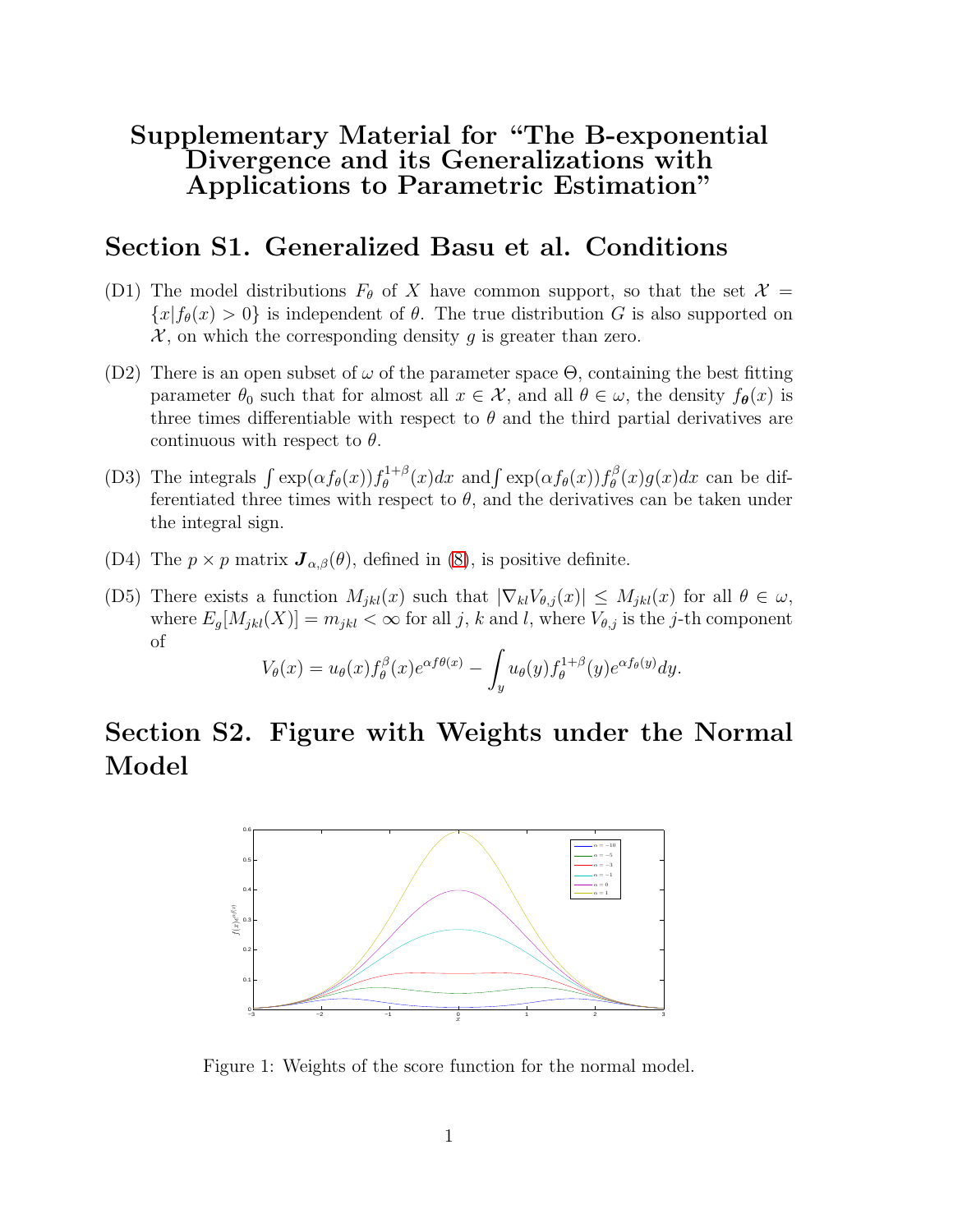## Section S3. Tables for Simulation Results

| $\alpha \backslash \beta$ | $\theta$ | 0.1  | 0.2  | 0.2  | 0.4        | 0.5      | 0.6        | 0.7        | 0.8                        | 0.9        | $\mathbf{1}$ |
|---------------------------|----------|------|------|------|------------|----------|------------|------------|----------------------------|------------|--------------|
| 4                         | 0.94     | 0.77 | 0.68 | 0.69 | 0.62       | 0.60     | 0.57       | 0.51       | 0.47                       | 0.49       | 0.42         |
| $\overline{2}$            | 0.95     | 0.90 | 0.86 | 0.81 | 0.78       | 0.72     | 0.68       | 0.64       | 0.60                       | 0.57       | 0.54         |
| $\overline{0}$            | 1.00     | 0.99 | 0.96 | 0.92 | 0.89       | 0.85     | 0.80       | 0.76       | 0.72                       | 0.69       | 0.65         |
| $-1$                      | 0.99     | 1.00 | 0.99 | 0.95 | 0.94       | 0.89     | 0.86       | 0.81       | 0.77                       | 0.74       | 0.70         |
| $-2$                      | 0.96     | 0.99 | 1.00 | 0.98 | 0.96       | $0.94\,$ | 0.89       | 0.86       | 0.81                       | 0.79       | 0.75         |
| $-3$                      | 0.93     | 0.97 | 0.99 | 0.98 | $0.97\,$   | 0.95     | $\,0.93\,$ | 0.89       | 0.86                       | $\,0.83\,$ | 0.80         |
| $-4$                      | 0.89     | 0.94 | 0.97 | 0.97 | $\,0.97\,$ | $0.97\,$ | $0.94\,$   | 0.92       | $0.89\,$                   | 0.86       | 0.83         |
| $-5$                      | 0.83     | 0.90 | 0.94 | 0.95 | 0.95       | $0.96\,$ | $\,0.94\,$ | $\,0.93\,$ | $0.90\quad 0.88$           |            | 0.86         |
| $-6$                      | 0.79     | 0.86 | 0.90 | 0.92 | 0.94       | 0.95     | $\,0.94\,$ | $0.93\,$   | $\boldsymbol{0.91}$        | 0.89       | 0.87         |
| $-7$                      | 0.74     | 0.81 | 0.86 | 0.89 | 0.90       | 0.94     | 0.92       | 0.92       | $\,0.91\,$                 | 0.89       | 0.88         |
| $-8$                      | 0.70     | 0.77 | 0.82 | 0.85 | 0.87       | 0.91     | 0.90       | 0.91       | $0.90\quad 0.89\quad 0.88$ |            |              |

<span id="page-20-0"></span>Table 1: Efficiency of GBEDEs of  $\mu$  under pure normal data.

<span id="page-20-1"></span>Table 2: Efficiency of GBEDEs of  $\sigma$  under pure normal data.

| $\alpha \backslash \beta$ | $\overline{0}$ | 0.1  | 0.2  | 0.2  | 0.4  | 0.5  | 0.6  | 0.7  | 0.8  | 0.9  | $\mathbf{1}$ |
|---------------------------|----------------|------|------|------|------|------|------|------|------|------|--------------|
| 4                         | 0.80           | 0.72 | 0.64 | 0.59 | 0.56 | 0.51 | 0.49 | 0.48 | 0.46 | 0.44 | 0.43         |
| $\overline{2}$            | 0.94           | 0.88 | 0.80 | 0.71 | 0.67 | 0.61 | 0.58 | 0.54 | 0.53 | 0.49 | 0.48         |
| $\overline{0}$            | 1.00           | 0.98 | 0.91 | 0.84 | 0.77 | 0.72 | 0.66 | 0.62 | 0.58 | 0.56 | 0.53         |
| $-1$                      | 1.00           | 0.98 | 0.94 | 0.88 | 0.82 | 0.77 | 0.71 | 0.66 | 0.62 | 0.59 | 0.56         |
| $-2$                      | 0.98           | 0.98 | 0.94 | 0.91 | 0.84 | 0.80 | 0.74 | 0.70 | 0.66 | 0.63 | 0.59         |
| $-3$                      | 0.94           | 0.96 | 0.94 | 0.91 | 0.88 | 0.83 | 0.78 | 0.74 | 0.70 | 0.65 | 0.62         |
| $-4$                      | 0.92           | 0.94 | 0.94 | 0.91 | 0.89 | 0.86 | 0.79 | 0.77 | 0.72 | 0.68 | 0.64         |
| $-5$                      | 0.89           | 0.92 | 0.92 | 0.91 | 0.89 | 0.86 | 0.80 | 0.78 | 0.74 | 0.70 | 0.66         |
| $-6$                      | 0.88           | 0.91 | 0.91 | 0.89 | 0.89 | 0.86 | 0.82 | 0.79 | 0.75 | 0.71 | 0.68         |
| $-7$                      | 0.84           | 0.89 | 0.89 | 0.89 | 0.88 | 0.86 | 0.82 | 0.79 | 0.77 | 0.72 | 0.69         |
| $-8$                      | 0.83           | 0.86 | 0.88 | 0.88 | 0.88 | 0.86 | 0.82 | 0.79 | 0.77 | 0.73 | 0.70         |

## Section S4. Tables for Real Data Examples

Tables [10–](#page-26-1)[14](#page-27-2) provide the real data examples.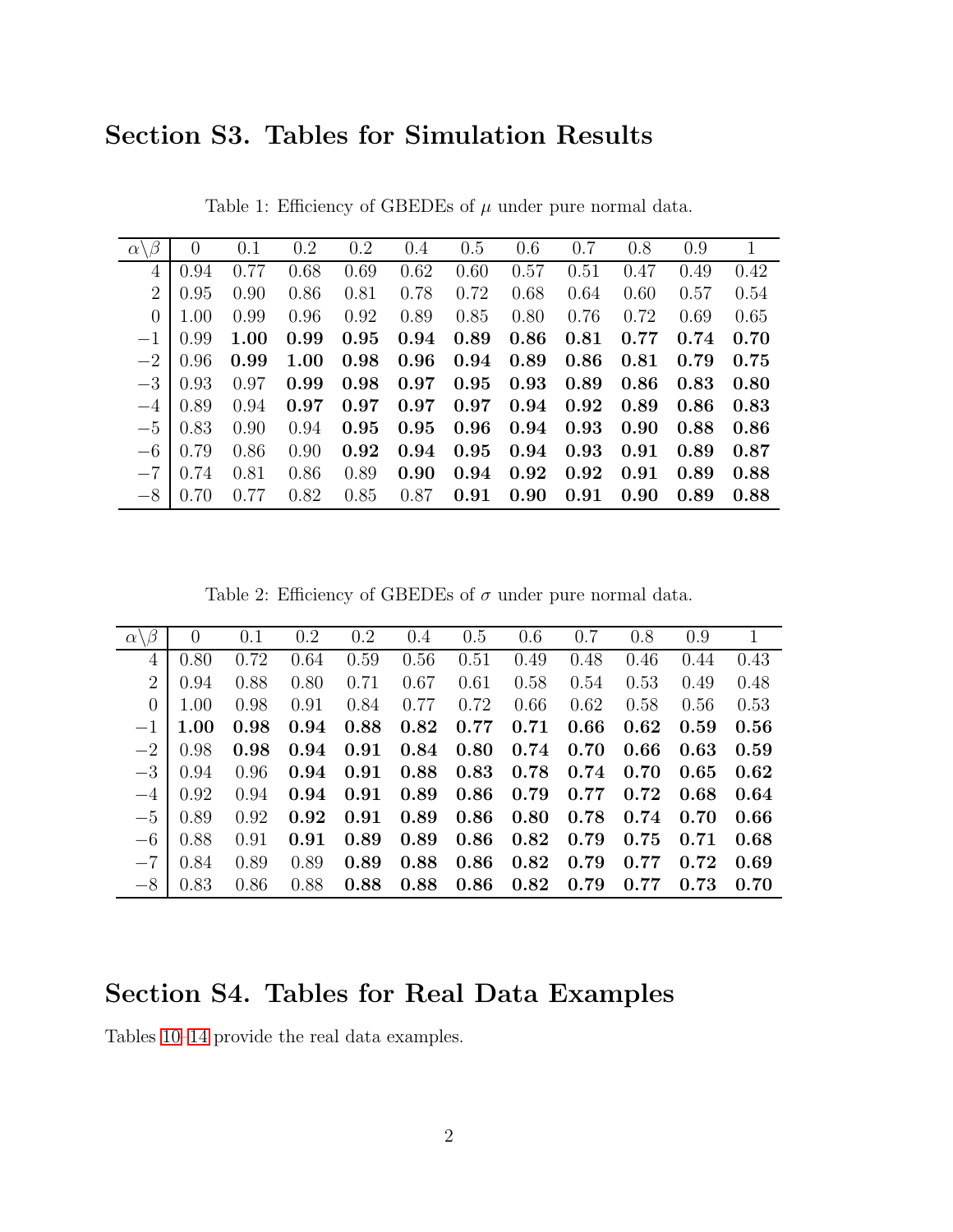| $\beta$<br>$\alpha \setminus$ | $\overline{0}$ | 0.1  | $0.2\,$ | 0.2  | 0.4  | 0.5  | 0.6  | 0.7  | 0.8  | 0.9  | $\mathbf{1}$ |
|-------------------------------|----------------|------|---------|------|------|------|------|------|------|------|--------------|
| 4                             | 0.89           | 0.87 | 0.81    | 0.76 | 0.74 | 0.71 | 0.64 | 0.63 | 0.59 | 0.56 | 0.49         |
| $\overline{2}$                | 0.96           | 0.95 | 0.88    | 0.85 | 0.82 | 0.80 | 0.73 | 0.72 | 0.69 | 0.66 | 0.62         |
| $\theta$                      | 1.00           | 0.99 | 0.94    | 0.90 | 0.88 | 0.86 | 0.79 | 0.79 | 0.76 | 0.73 | 0.70         |
| $-1$                          | 0.97           | 1.00 | 0.95    | 0.92 | 0.91 | 0.89 | 0.82 | 0.82 | 0.79 | 0.76 | 0.73         |
| $-2\,$                        | 0.96           | 1.00 | 0.96    | 0.94 | 0.92 | 0.91 | 0.84 | 0.85 | 0.81 | 0.79 | 0.76         |
| $-3\,$                        | 0.93           | 0.99 | 0.96    | 0.94 | 0.94 | 0.92 | 0.86 | 0.87 | 0.83 | 0.81 | 0.79         |
| $-4$                          | 0.90           | 0.98 | 0.95    | 0.94 | 0.94 | 0.93 | 0.87 | 0.89 | 0.85 | 0.83 | 0.81         |
| $-5$                          | 0.87           | 0.95 | 0.94    | 0.94 | 0.94 | 0.94 | 0.88 | 0.90 | 0.86 | 0.85 | 0.83         |
| $-6$                          | 0.84           | 0.92 | 0.92    | 0.92 | 0.94 | 0.94 | 0.88 | 0.91 | 0.87 | 0.86 | 0.85         |
| $-\mathbf{7}$                 | 0.80           | 0.90 | 0.90    | 0.91 | 0.93 | 0.93 | 0.88 | 0.91 | 0.88 | 0.87 | 0.86         |
| $-8\,$                        | 0.76           | 0.86 | 0.88    | 0.89 | 0.92 | 0.92 | 0.88 | 0.91 | 0.88 | 0.87 | 0.86         |
|                               |                |      |         |      |      |      |      |      |      |      |              |
| ίß<br>8<br>125                |                |      |         |      |      |      |      |      |      |      |              |
| lency                         |                |      |         |      |      |      |      |      |      |      |              |

<span id="page-21-1"></span>Table 3: Efficiency of GBEDEs of  $\lambda$  under pure Poisson data.



<span id="page-21-0"></span>Figure 2: The histograms of the three roots of  $GBEDE(-1, 0.2)$  in the normal mixture data.

## Section S5. A Root Selection Example

In Section 3 of the main paper, we have presented a root selection algorithm in case of multiple roots through the construction of an empirical divergence measure. Here, we illustrate its application on a particular sample of size 30 modeled by a  $N(\mu, \sigma^2)$ distribution. The particular sample that we have utilized is presented in Biswas et al. (2015, Table II). In calculating the GBEDEs for these data, we get two distinct roots for the combination  $(\alpha, \beta) = (-1, 0.2)$ . The roots representing the  $(\mu, \sigma^2)$  parameters are  $(0.1122, 0.7935)$  and  $(-1.4362, 0.0079)$  for this sample. The corresponding empirical divergence measures (without the constant term), mentioned in Equation [\(6\)](#page-4-3), are 0.0670 and 0.1928, respectively, so that we select the first root. A quick scrutiny shows that the second root essentially concentrates on a small minority of points at the left tail of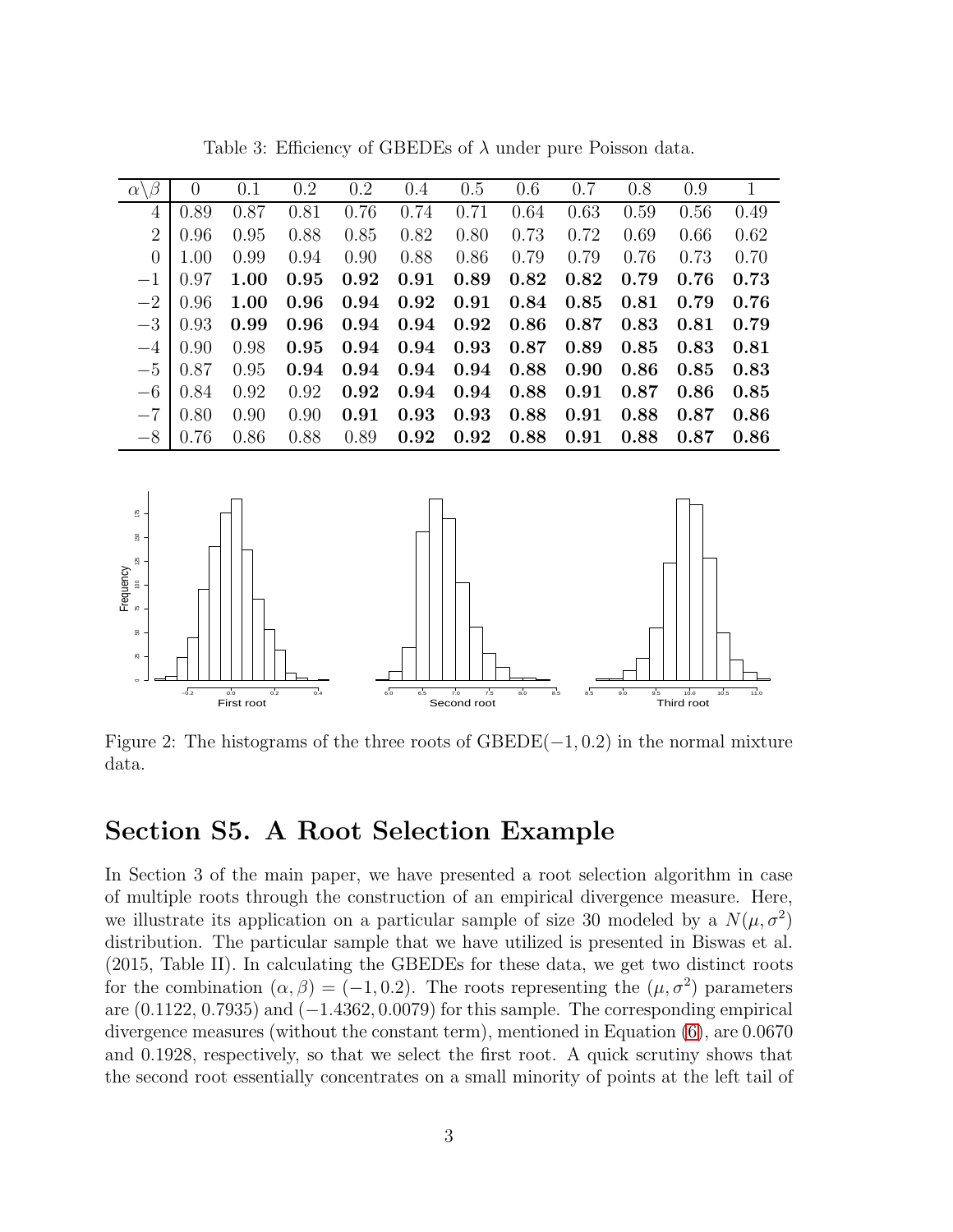| $\alpha$       | $\theta$  | 0.1  | 0.2  | 0.3  | 0.4  | 0.5  | 0.6  | 0.7  | 0.8      | 0.9  |      |
|----------------|-----------|------|------|------|------|------|------|------|----------|------|------|
| 4              | 1.79      | 2.16 | 2.24 | 2.00 | 2.09 | 1.89 | 1.81 | 1.86 | 1.67     | 1.41 | 1.38 |
| $\overline{2}$ | 1.37      | 1.89 | 2.14 | 2.30 | 2.36 | 2.23 | 2.18 | 2.08 | 1.96     | 1.88 | 1.78 |
| $\overline{0}$ | 1.00      | 1.54 | 1.97 | 2.30 | 2.50 | 2.47 | 2.45 | 2.37 | 2.28     | 2.20 | 2.13 |
| $-1$           | 0.85      | 1.35 | 1.80 | 2.20 | 2.47 | 2.48 | 2.53 | 2.48 | 2.42     | 2.34 | 2.27 |
| $-2$           | 0.73      | 1.17 | 1.62 | 2.07 | 2.37 | 2.43 | 2.55 | 2.53 | $2.50\,$ | 2.45 | 2.40 |
|                | $-3$ 0.63 | 1.01 | 1.44 | 1.90 | 2.23 | 2.36 | 2.53 | 2.55 | 2.53     | 2.52 | 2.50 |
| $-4$           | 0.56      | 0.88 | 1.24 | 1.75 | 1.96 | 2.26 | 2.64 | 2.61 | 2.66     | 2.50 | 2.45 |
|                | $-5$ 0.54 | 0.88 | 1.27 | 1.71 | 2.07 | 2.24 | 2.45 | 2.52 | 2.55     | 2.55 | 2.57 |
| $-6$           | 0.48      | 0.75 | 1.11 | 1.42 | 1.97 | 2.18 | 2.23 | 2.30 | 2.55     | 2.72 | 2.70 |
|                | $-7$ 0.38 | 0.60 | 0.88 | 1.23 | 1.55 | 1.78 | 2.06 | 2.23 | 2.36     | 2.43 | 2.53 |
| $-8$           | 0.35      | 0.54 | 0.78 | 1.10 | 1.40 | 1.63 | 1.91 | 2.09 | 2.24     | 2.34 | 2.47 |

<span id="page-22-0"></span>Table 4: Efficiency of GBEDEs of  $\mu$  under 5% contaminated normal data.

the data set, and cannot be a reasonable representative of the entire data set.

We further illustrate the root selection technique using a simulated data. We generated a sample of size 100 from a normal mixture model with known variance. The target distribution is  $N(\mu = 0, \sigma = 1)$ , and 10% of the data are contaminated with  $N(\mu_c = 10, \sigma = 1)$ . We are interested in estimating  $\mu$ , the mean of the target distribution assuming a single normal distribution with  $\sigma = 1$ . The GBEDE with parameters  $(\alpha, \beta) = (-1, 0.2)$  produces three roots of  $\mu$  in each of the 1000 replications performed. Figure [2](#page-21-0) shows the histograms of those three roots over the 1000 replications. In R, 'uniroot.all' function of 'rootSolve' library is used to solve the estimating equations. The mean values of the estimates of  $\mu$  are 0.0041, 6.8336 and 9.9934, respectively. Note that there are two roots, one each around  $\mu_0$  and  $\mu_c$ , and the third one is somewhere in the middle of them. For these three roots, the average values of the empirical divergence measures, mentioned in Equation  $(6)$ , are  $-0.0065$ , 0.1577 and 0.1407, respectively. Moreover, in this example, the first root always (i.e. in each of the 1000 replications) produces the lowest value of the divergence measure. Therefore, this strategy appears to necessarily select the root which represents the target value of the the parameter.

## Section S6. Sketch of the Proof of Theorem [1](#page-5-4)

Here we provide a sketch of the proof of Theorem [1.](#page-5-4) Notice that apart from the score function in the score equation that we are dealing with, we also have a valid objective function as given in Equation [\(6\)](#page-4-3). One can then basically mimic Lehmann's (1983) proof for the consistency of the maximum likelihood estimator to establish the consistency of the GBEDE. Roughly, this consistency proof proceeds as follows:

• Let G be the true distribution, and let  $\theta_{\alpha,\beta} = T_{\alpha,\beta}(G)$ . Let  $H_n(\theta)$  be the objective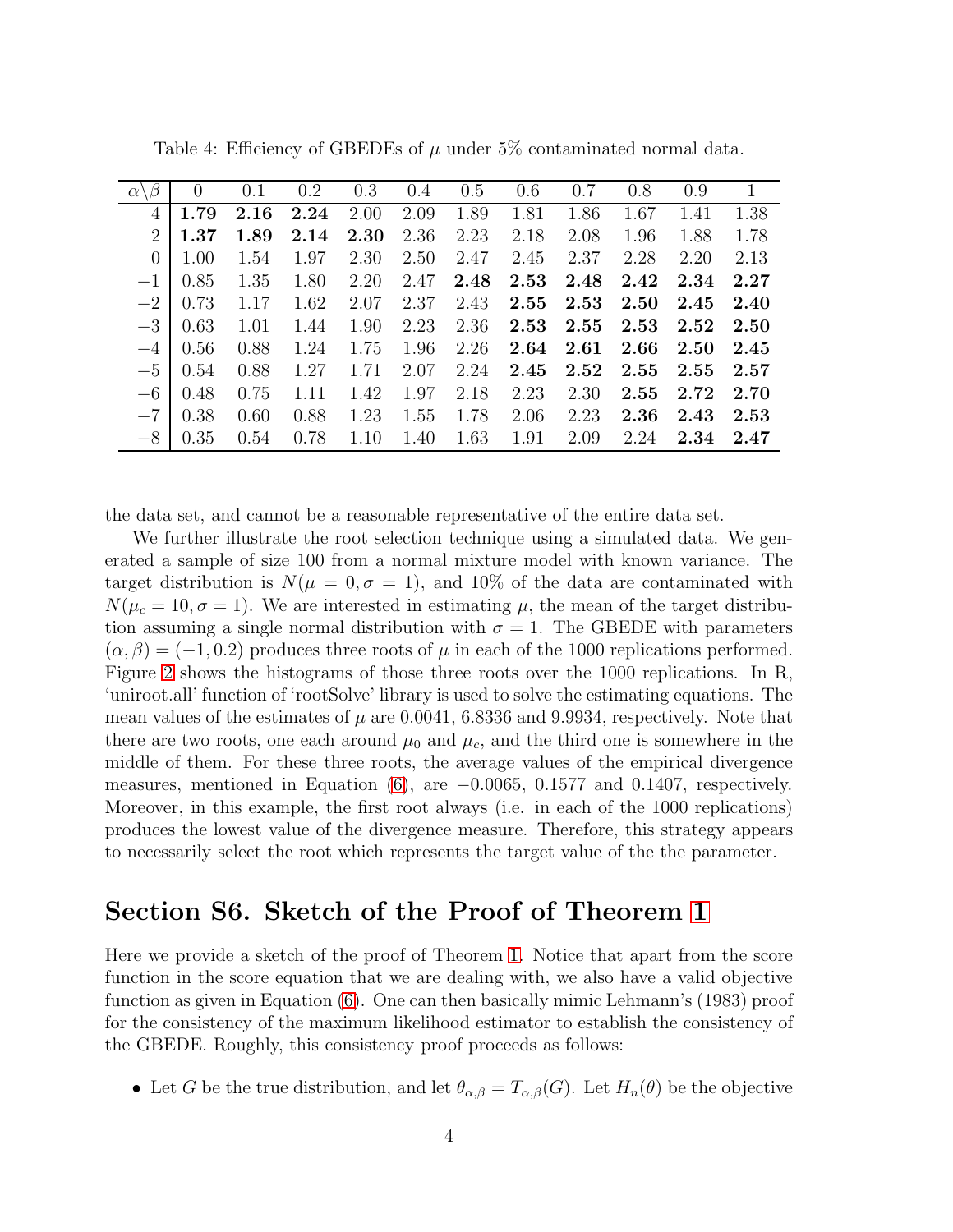| $\alpha \setminus$ | $\overline{0}$ | 0.1  | 0.2  | 0.3  | 0.4  | 0.5  | 0.6  | 0.7  | 0.8   | 0.9  | $\mathbf{1}$ |
|--------------------|----------------|------|------|------|------|------|------|------|-------|------|--------------|
| 4                  | 1.96           | 4.53 | 6.56 | 7.23 | 7.06 | 6.95 | 6.80 | 6.75 | 6.51  | 6.42 | 6.25         |
| $\overline{2}$     | 1.38           | 3.52 | 5.97 | 7.58 | 7.97 | 7.97 | 7.84 | 7.46 | 7.34  | 7.06 | 6.75         |
| $\overline{0}$     | 1.00           | 2.56 | 5.32 | 7.12 | 7.40 | 8.81 | 8.73 | 8.64 | 7.84  | 7.71 | 7.58         |
| $-1$               | 0.89           | 2.22 | 4.60 | 7.12 | 8.41 | 8.98 | 9.07 | 8.81 | 8.73  | 8.33 | 7.91         |
| $-2$               | 0.80           | 1.92 | 4.09 | 6.75 | 8.33 | 9.16 | 9.34 | 9.16 | 9.16  | 8.73 | 8.33         |
| $-3$               | 0.72           | 1.68 | 3.64 | 6.29 | 8.04 | 9.07 | 9.44 | 9.44 | 9.54  | 9.16 | 8.73         |
| $-4$               | 0.65           | 1.48 | 3.25 | 5.82 | 7.71 | 8.98 | 9.44 | 9.54 | 9.84  | 9.44 | 9.07         |
| $-5$               | 0.60           | 1.32 | 2.90 | 5.35 | 7.34 | 8.73 | 9.44 | 9.64 | 9.95  | 9.64 | 9.34         |
| $-6$               | 0.56           | 1.19 | 2.59 | 4.89 | 6.90 | 8.41 | 9.25 | 9.54 | 10.05 | 9.84 | 9.54         |
| $-7$               | 0.52           | 1.08 | 2.34 | 4.49 | 6.51 | 8.11 | 8.98 | 9.44 | 10.05 | 9.84 | 9.64         |
| $-8$               | 0.49           | 0.98 | 2.11 | 4.13 | 6.09 | 7.71 | 8.73 | 9.25 | 9.95  | 9.84 | 9.74         |

<span id="page-23-0"></span>Table 5: Efficiency of GBEDEs of  $\sigma$  under 5% contaminated normal data.

function in Equation [\(6\)](#page-4-3). Consider the behavior of this objective function  $H_n(\theta)$ on the surface of a ball of radius a, which has  $\theta_{\alpha,\beta}$  as its centre. Using a Taylor series expansion of  $H_n(\theta)$  around  $\theta_{\alpha,\beta}$ , we control the linear, quadratic and cubic terms appropriately, so that for small enough a,  $H_n(\theta) - H_n(\theta_{\alpha,\beta})$  is positive for all  $\theta$  on the surface of the ball. Hence, there must be at least a local minimizer of the objective function  $H_n(\theta)$  within the ball of radius a. Since the estimating equation must be satisfied at a local minimum, there must be a root of the estimating equation within the ball. For ease of presentation we will refer to  $\theta_{\alpha,\beta}$  as  $\theta_0$  is the rest of this discussion.

• This Taylor series expansion may be expressed as

$$
H_n(\theta_0) - H_n(\theta) = -\left\{ \sum_j (\theta_j - \theta_{0j}) \nabla_j H_n(\theta) |_{\theta = \theta_0} \right.+ \sum_j \sum_k (\theta_j - \theta_{0j}) (\theta_k - \theta_{0k}) \nabla_{jk} H_n(\theta) |_{\theta = \theta_0}+ \sum_j \sum_k \sum_l (\theta_j - \theta_{0j}) (\theta_k - \theta_{0k}) (\theta_l - \theta_{0l}) \sum_{i=1}^n \gamma_{jkl}(X_i) M_{jkl}(X_i) \right\}= S_1 + S_2 + S_3 \text{ (say)},
$$

where  $\theta_j$  and  $\theta_{0j}$  refer to the indicated components of  $\theta$  and  $\theta_0$  respectively,  $j =$  $1, 2, \ldots, p$ , and  $0 \le |\gamma_{jkl}(x)| \le 1$  by assumption (D5). The proof proceeds by demonstrating that

(i)  $\nabla_j H_n(\theta)|_{\theta=\theta_0} = \frac{p}{n}$  $\overset{P}{\longrightarrow} 0.$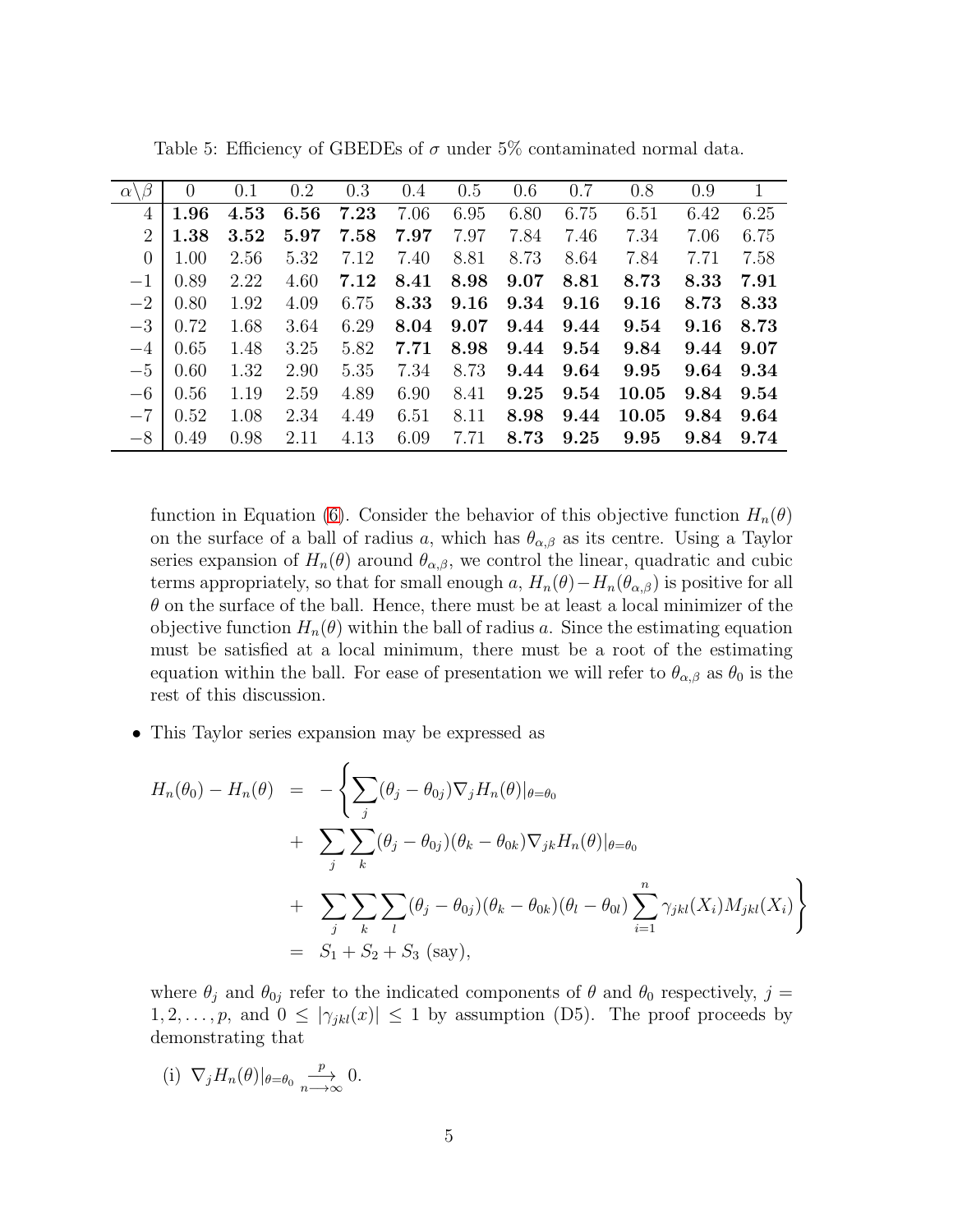| $\alpha \backslash \beta$ | $\overline{0}$ | 0.1  | 0.2  | 0.3  | 0.4  | 0.5  | 0.6  | 0.7  | 0.8  | 0.9  | $\mathbf{1}$ |
|---------------------------|----------------|------|------|------|------|------|------|------|------|------|--------------|
| 4                         | 1.90           | 4.64 | 6.07 | 6.62 | 6.60 | 6.40 | 6.38 | 5.90 | 5.87 | 5.07 | 4.48         |
| $\overline{2}$            | 1.38           | 3.99 | 6.05 | 6.99 | 7.20 | 7.08 | 7.08 | 6.66 | 6.64 | 6.03 | 6.00         |
| $\overline{0}$            | 1.00           | 3.20 | 5.68 | 7.04 | 7.56 | 7.62 | 7.65 | 7.33 | 7.28 | 6.83 | 6.70         |
| $-1$                      | 0.86           | 2.82 | 5.36 | 6.94 | 7.65 | 7.79 | 7.84 | 7.62 | 7.54 | 7.16 | 7.04         |
| $-2$                      | 0.74           | 2.46 | 5.01 | 6.77 | 7.65 | 7.90 | 7.99 | 7.84 | 7.79 | 7.43 | 7.30         |
| $-3$                      | 0.64           | 2.14 | 4.61 | 6.52 | 7.59 | 7.93 | 8.08 | 7.99 | 7.93 | 7.67 | 7.56         |
| $-4$                      | 0.56           | 1.86 | 4.20 | 6.21 | 7.46 | 7.90 | 8.11 | 8.15 | 8.21 | 7.84 | 7.76         |
| $-5$                      | 0.50           | 1.62 | 3.80 | 5.85 | 7.25 | 7.84 | 8.11 | 8.18 | 8.31 | 7.99 | 7.93         |
| $-6$                      | 0.44           | 1.41 | 3.42 | 5.49 | 6.99 | 7.70 | 8.05 | 8.21 | 8.34 | 8.08 | 8.05         |
| $-7$                      | 0.39           | 1.23 | 3.06 | 5.10 | 6.70 | 7.54 | 7.93 | 8.15 | 8.34 | 8.11 | 8.11         |
| $-8$                      | 0.36           | 1.08 | 2.73 | 4.71 | 6.40 | 7.30 | 7.79 | 8.08 | 8.31 | 8.11 | 8.18         |

<span id="page-24-0"></span>Table 6: Efficiency of GBEDEs of  $\lambda$  under 5% contaminated Poisson data.

- (ii)  $\nabla_{jk} H_n(\theta)|_{\theta=\theta_0} \longrightarrow_{n \to \infty} -J_{jk}$ , where  $J_{jk}$  is the  $(jk)$ -th element of the matrix  $J_{\alpha,\beta}(\theta_0)$ , and  $J_{\alpha,\beta}(\theta)$  is as defined in Equation [\(8\)](#page-5-1).
- (ii)  $\sum_{i=1}^{n} \gamma_{jkl}(X_i) M_{jkl}(X_i)$  is bounded, with probability tending to 1.

Under the given conditions, the above three results are straightforward.

The proof of the second part of the theorem, involving the asymptotic normality of the estimator proceeds exactly in the same way as in the proof of the asymptotic normality of the maximum likelihood estimator as given by Lehmann (1983, pp. 432– 434).

## Reference

- 1 Biswas, A., Roy, T., Majumder, S., Basu, A. (2015). A new weighted likelihood approach. Stat, 4(1), 97–107.
- 2 Lehmann E. L.(1983). Theory of Point Estimation, John Wiley and Sons, New York.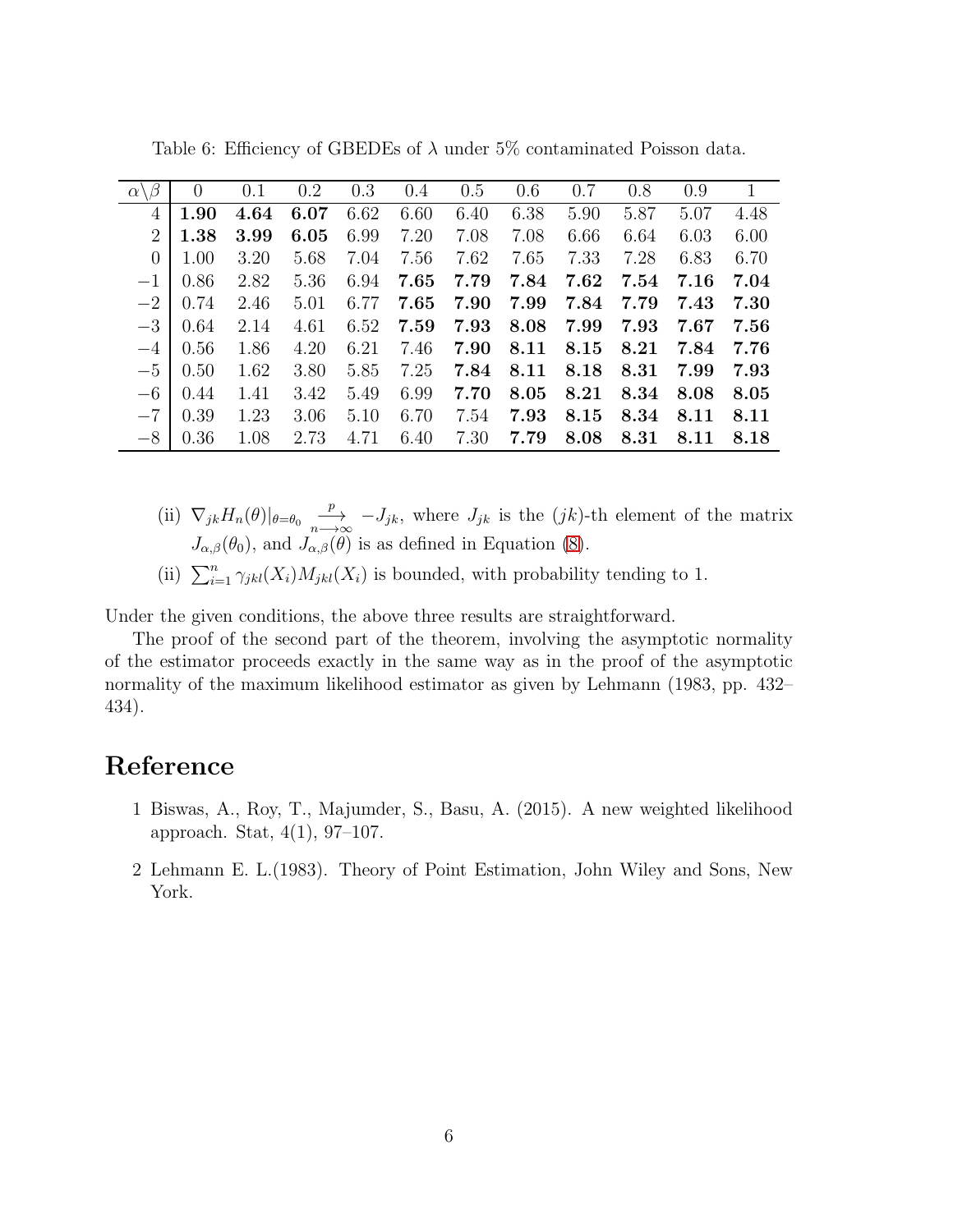|                           | $\theta$ |      | 0.2  | 0.3  |      | 0.5  | 0.6  | 0.7  | 0.8  | 0.9  | $\mathbf{1}$ |
|---------------------------|----------|------|------|------|------|------|------|------|------|------|--------------|
| $\alpha \backslash \beta$ |          | 0.1  |      |      | 0.4  |      |      |      |      |      |              |
| 4                         | 2.08     | 3.40 | 4.19 | 4.16 | 4.30 | 4.40 | 4.14 | 4.13 | 4.16 | 4.02 | 3.98         |
| $\overline{2}$            | 1.48     | 2.37 | 3.68 | 4.19 | 5.15 | 4.69 | 4.97 | 5.14 | 4.63 | 4.50 | 4.42         |
| $\overline{0}$            | 1.00     | 1.62 | 2.65 | 3.49 | 4.58 | 4.34 | 5.13 | 5.22 | 5.16 | 5.03 | 4.97         |
| $-1$                      | 0.83     | 1.34 | 2.21 | 3.06 | 4.11 | 4.01 | 5.00 | 5.38 | 5.28 | 5.16 | 5.15         |
| $-2$                      | 0.71     | 1.13 | 1.84 | 2.64 | 3.62 | 3.63 | 4.74 | 5.18 | 5.27 | 5.24 | 5.18         |
| $-3$                      | 0.62     | 0.96 | 1.54 | 2.26 | 3.13 | 3.24 | 4.39 | 4.88 | 5.14 | 5.09 | 5.25         |
| $-4$                      | 0.54     | 0.82 | 1.31 | 1.94 | 2.70 | 2.86 | 3.99 | 4.50 | 4.91 | 4.90 | 5.16         |
| $-5$                      | 0.48     | 0.71 | 1.09 | 1.57 | 2.37 | 2.87 | 3.51 | 3.95 | 4.40 | 4.65 | 5.16         |
| $-6$                      | 0.43     | 0.67 | 0.98 | 1.36 | 1.86 | 2.38 | 3.19 | 3.55 | 4.08 | 4.72 | 4.87         |
| $-7$                      | 0.41     | 0.56 | 0.86 | 1.22 | 1.72 | 2.18 | 2.90 | 3.37 | 4.05 | 4.18 | 4.80         |
| $-8$                      | 0.37     | 0.52 | 0.78 | 1.04 | 1.49 | 1.84 | 2.28 | 3.02 | 3.31 | 3.96 | 4.83         |

<span id="page-25-0"></span>Table 7: Efficiency of GBEDEs of  $\mu$  under 10% contaminated normal data.

Table 8: Efficiency of GBEDEs of  $\sigma$  under 10% contaminated normal data.

| $\alpha \backslash \beta$ | $\theta$ | 0.1  | 0.2  | 0.3  | 0.4   | 0.5   | 0.6   | 0.7    | 0.8   | 0.9   |       |
|---------------------------|----------|------|------|------|-------|-------|-------|--------|-------|-------|-------|
| 4                         | 1.72     | 3.95 | 6.96 | 9.01 | 10.04 | 11.49 | 12.09 | 10.71  | 10.79 | 11.11 | 11.04 |
| $\overline{2}$            | 1.21     | 2.75 | 5.19 | 8.40 | 9.74  | 11.49 | 12.04 | 10.55  | 11.42 | 12.08 | 11.54 |
| $\overline{0}$            | 0.97     | 1.91 | 4.01 | 6.93 | 10.11 | 12.30 | 13.11 | 12.51  | 13.48 | 12.83 | 12.56 |
| $-1$                      | 0.86     | 1.62 | 3.66 | 6.17 | 9.03  | 11.06 | 12.08 | 13.75  | 13.74 | 13.64 | 13.74 |
| $-2$                      | 0.78     | 1.47 | 2.83 | 5.37 | 8.91  | 11.33 | 12.80 | 13.30  | 13.47 | 13.99 | 14.25 |
| $-3$                      | 0.71     | 1.25 | 2.46 | 4.98 | 7.64  | 9.91  | 12.86 | 15.04  | 13.67 | 16.08 | 14.13 |
| $-4$                      | .67      | 1.16 | 2.21 | 4.19 | 6.51  | 9.53  | 12.43 | 14.18  | 14.61 | 15.24 | 14.93 |
| $-5$                      | 0.63     | 0.97 | 1.87 | 3.62 | 6.54  | 9.64  | 12.05 | 12.99  | 15.08 | 14.62 | 15.27 |
| $-6$                      | 0.57     | 0.92 | 1.75 | 3.17 | 5.65  | 7.81  | 12.06 | 12.33  | 16.67 | 17.60 | 15.99 |
| $-7$                      | 0.54     | 0.80 | 1.62 | 2.81 | 4.95  | 7.29  | 10.51 | 12.017 | 15.11 | 16.68 | 15.36 |
| $-8$                      | 0.52     | 0.76 | 1.46 | 2.51 | 4.62  | 6.75  | 10.00 | 12.56  | 13.81 | 15.38 | 16.89 |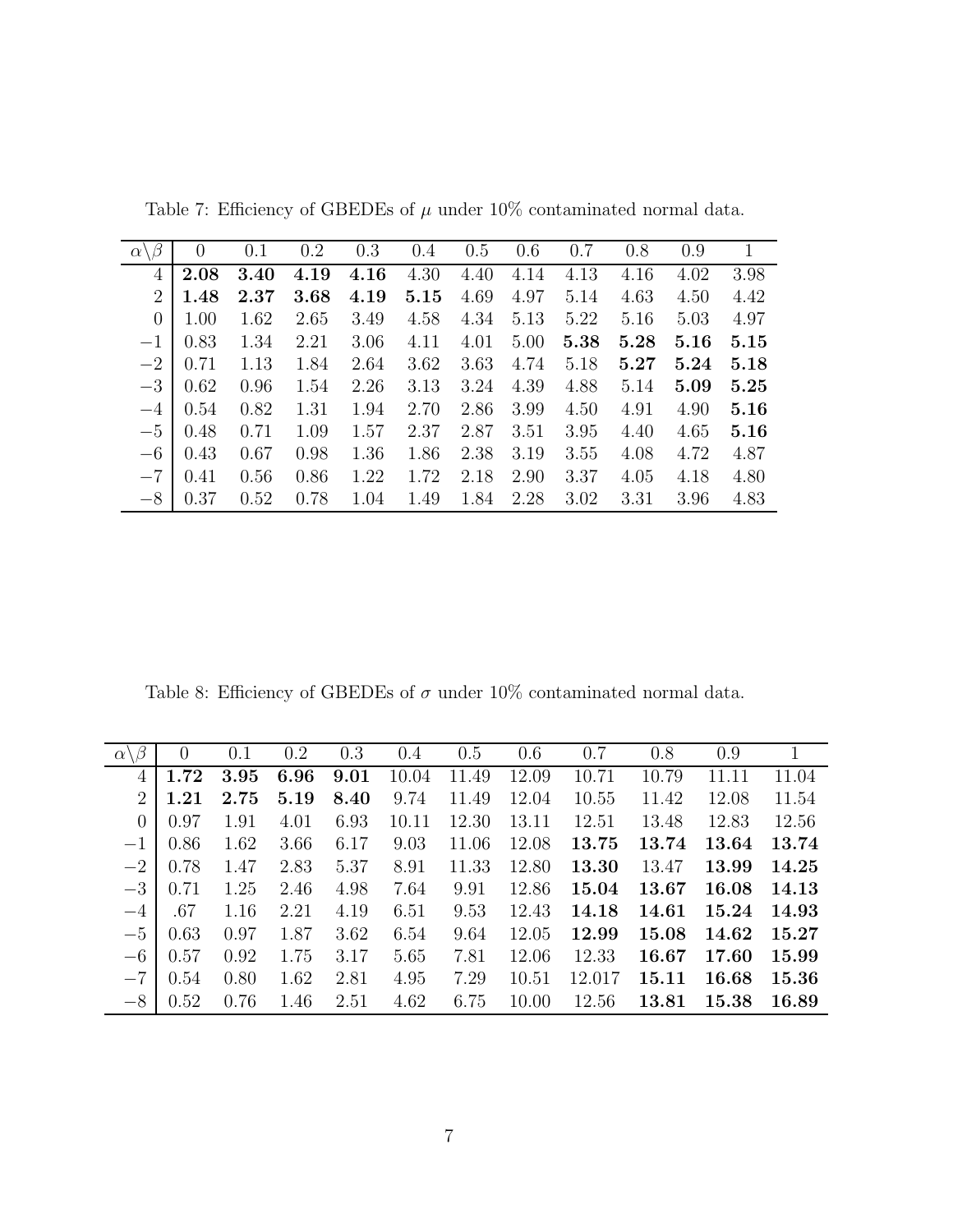| $\alpha \setminus$ | $\theta$ | 0.1  | 0.2  | 0.3   | 0.4   | 0.5   | 0.6   | 0.7   | 0.8   | 0.9       |       |
|--------------------|----------|------|------|-------|-------|-------|-------|-------|-------|-----------|-------|
| 4                  | 1.72     | 3.95 | 6.96 | 9.01  | 10.04 | 11.49 | 12.09 | 10.71 | 10.79 | 11<br>.11 | 11.04 |
| 2                  | 1.35     | 4.57 | 9.83 | 14.91 | 18.97 | 18.38 | 18.19 | 17.71 | 17.19 | 15.75     | 16.36 |
| $\theta$           | 1.00     | 3.32 | 7.98 | 13.88 | 19.16 | 19.67 | 19.87 | 19.38 | 19.22 | 17.90     | 18.79 |
| $-1$               | 0.86     | 2.82 | 7.04 | 13.06 | 18.86 | 20.00 | 20.47 | 20.03 | 20.09 | 19.98     | 19.94 |
| $-2$               | 0.76     | 2.39 | 6.14 | 12.12 | 18.30 | 20.11 | 20.88 | 20.53 | 20.82 | 19.82     | 20.98 |
| $-3$               | 0.67     | 2.04 | 5.32 | 11.08 | 17.53 | 19.98 | 21.07 | 20.87 | 21.39 | 20.61     | 21.89 |
| $-4$               | 0.60     | 1.75 | 4.58 | 10.02 | 16.58 | 19.62 | 21.06 | 21.03 | 21.80 | 21.26     | 22.63 |
| $-5$               | 0.54     | 1.51 | 3.94 | 8.97  | 15.50 | 19.05 | 20.84 | 21.02 | 22.04 | 21.75     | 23.19 |
| $-6$               | 0.49     | 1.31 | 3.39 | 7.96  | 14.35 | 18.31 | 20.45 | 20.85 | 22.12 | 22.08     | 21.55 |
| $-7$               | 0.45     | 1.15 | 2.92 | 7.02  | 13.16 | 17.43 | 19.86 | 20.52 | 22.05 | 22.25     | 23.74 |
| $-8$               | 0.41     | 1.01 | 2.53 | 6.17  | 11.97 | 16.44 | 19.21 | 20.05 | 21.83 | 22.28     | 23.77 |

<span id="page-26-0"></span>Table 9: Efficiency of GBEDEs of  $\lambda$  under 10% contaminated Poisson data.

Table 10: The GBEDEs of  $\mu$  for the Telephone-fault data.

<span id="page-26-1"></span>

|                | $\theta$ | $0.2 \t 0.4 \t 0.6$                |        | 0.8           | $\overline{1}$ |
|----------------|----------|------------------------------------|--------|---------------|----------------|
| $\overline{4}$ | 40.66    | 124.47 129.35 133.75 137.81 141.48 |        |               |                |
| $\overline{2}$ | 40.51    | 124.42 129.30                      | 133.70 | 137.77 141.44 |                |
| $\Omega$       |          | 40.36 124.37 129.26                | 133.66 | 137.73 141.41 |                |
|                |          | $-2$   40.21 124.32 129.21         | 133.62 | 137.69 141.38 |                |
| $-4$           | 40.06    | 124.27 129.16                      | 133.58 | 137.65 141.34 |                |
| $-6$           |          | 39.91 124.22 129.12                | 133.53 | 137.61 141.31 |                |
| $-8$           | 39.76    | 124.18 129.07 133.49 137.58 141.28 |        |               |                |
|                |          |                                    |        |               |                |

<span id="page-26-2"></span>Table 11: The GBEDEs of  $\sigma$  for the Telephone-fault data.

|  | 0 0.2 0.4 0.6 0.8 1                            |  |  |
|--|------------------------------------------------|--|--|
|  | 4 311.24 135.23 138.29 140.73 142.24 143.12    |  |  |
|  | 2 311.36 135.20 138.27 140.71 142.22 143.11    |  |  |
|  | $0$ 311.48 135.17 138.24 140.70 142.21 143.10  |  |  |
|  | $-2$ 311.60 135.14 138.22 140.68 142.19 143.08 |  |  |
|  | $-4$ 311.72 135.12 138.20 140.66 142.18 143.07 |  |  |
|  | $-6$ 311.84 135.09 138.18 140.64 142.17 143.06 |  |  |
|  | $-8$ 311.95 135.06 138.15 140.63 142.15 143.04 |  |  |